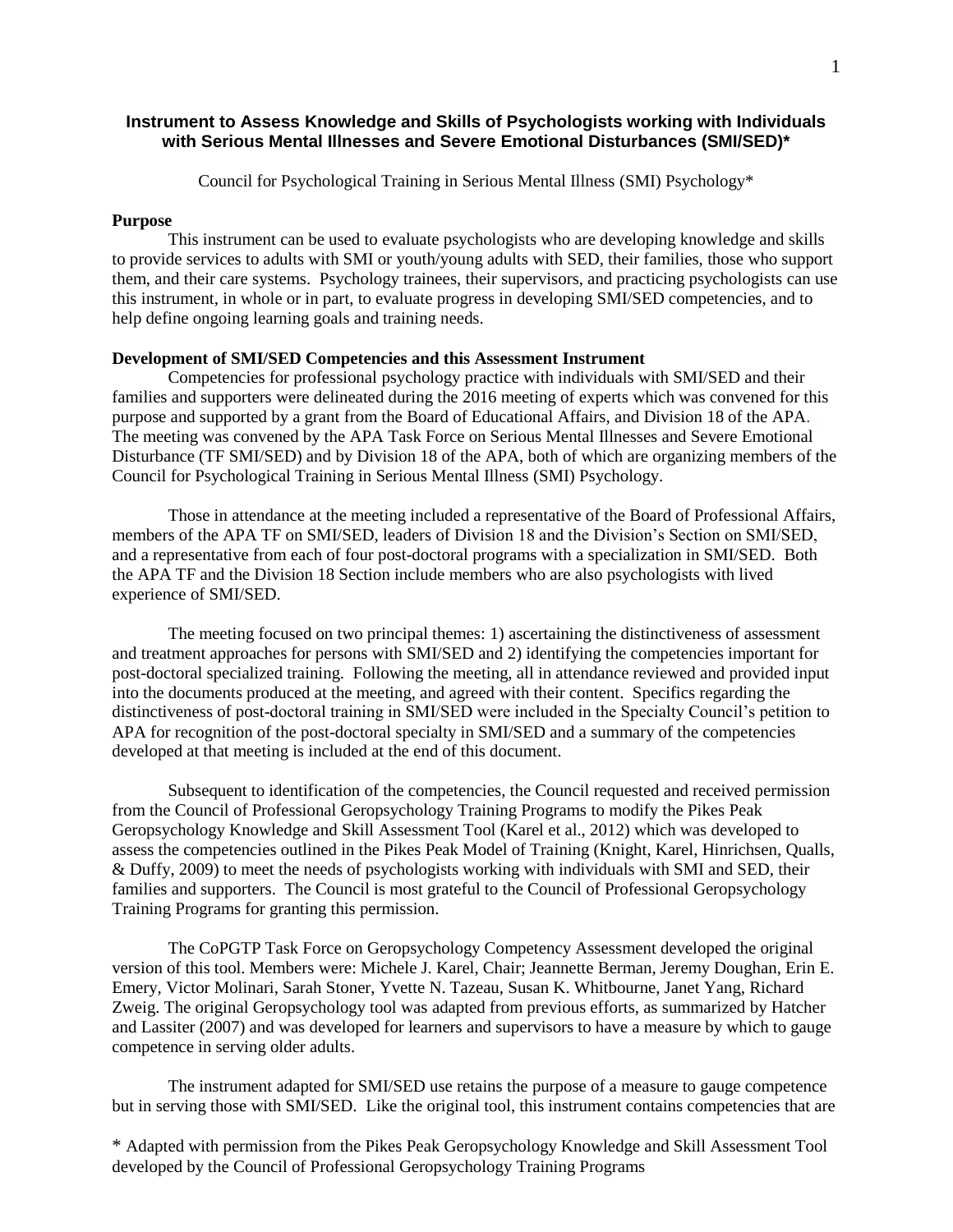specified by behaviorally descriptive items, and can be rated along a continuum from Novice to Expert. Some redundancy is inherent in this measure. The intent is to evaluate both the learner's knowledge base and skill set separately for the same domains, as the awareness of information and ability or experience in applying it may differ. The competencies are aspirational, rather than "required" of any particular psychologist. Even the most accomplished psychologist will have relative strengths and weaknesses across the spectrum of competencies for practice.

#### **Professional Psychological Practice for SMI/SED**

Psychologists who work with individuals with SMI/SED, their families and supporters provide assessment, intervention, consultation, and other professional services across a wide range of medical, mental health, residential, community, and other care settings with a population of demographically and socioculturally diverse adults, adolescents, and young adults. The SMI/SED competencies are applicable across varied treatment settings and populations. It is recognized also that each work area or training setting may call for the development of particular competencies, not all of which may be addressed in this document. Rather, core competencies for practice are highlighted. The knowledge and skill competencies reflect core practice attitudes needed to work with this population, including: recognition of scope of competence, self-awareness of attitudes and beliefs about the ability of individuals to recover and gain or re-gain functional capabilities, and achieve a satisfying and productive life.

#### **Using the Competency Evaluation Instrument**

This tool is intended to be used both by supervisors to assess trainees, and by psychologists to assess their own knowledge and skills. Supervisors in psychology training programs may choose to evaluate the domains relevant to the goals of their program. Evaluation should include the learner's perspective (self-assessment), observation of the learner's work (e.g., direct observation, audiotape, videotape, co-therapy), as well as regular supervision involving case discussion. Psychologists and trainees conducting self-assessments can use the instrument to evaluate their training and supervision needs in each area. The instrument also can gauge a learner's progress over time.

The learner can be rated on each knowledge domain and skill competency as Novice (N), Intermediate (I), Advanced (A), Proficient (P), or Expert (E), as described below. Each competency (highlighted in light gray in the chart below) is delineated by several specifiers (indicated by letters a., b., c., etc. in the chart). The specifiers are designed to help define the knowledge domain or skill competency and **do not need to be rated separately**. However, the specifiers can be rated individually if that level of assessment is desired. The tool can be modified to suit the needs of individuals or programs.

#### **Rating Scale Anchors**

This rating scale assumes that professional competence is developed over time, as learners develop knowledge and skills with ongoing education, training, and supervision. The anchors reflect developmental levels of competence, from Novice through Expert. Because the scale reflects development of competence, the same scale can be used at different levels of training. For example, graduate practica students would be expected to perform at Novice through Advanced levels, while Postdoctoral Fellows would be expected to perform from Intermediate to Proficient levels. Development of knowledge and skills may differ significantly across domains, depending upon previous training experiences.

To illustrate use of the scale, below we provide a brief vignette and how an individual at each level might approach the case.

- $N = \text{Novice: Possesses entry-level skills; needs intensive supervision}$
- $I =$  Intermediate: Has a background of some exposure and experience; ongoing supervision is needed
- $A =$  Advanced: Has solid experience, handles typical situations well; requires supervision for unusual or complex situations
- $P =$  Proficient: Functions autonomously, knows limits of ability; seeks supervision or consultation as needed
- $E =$  Expert: Serves as resource consultant to others, is recognized as having expertise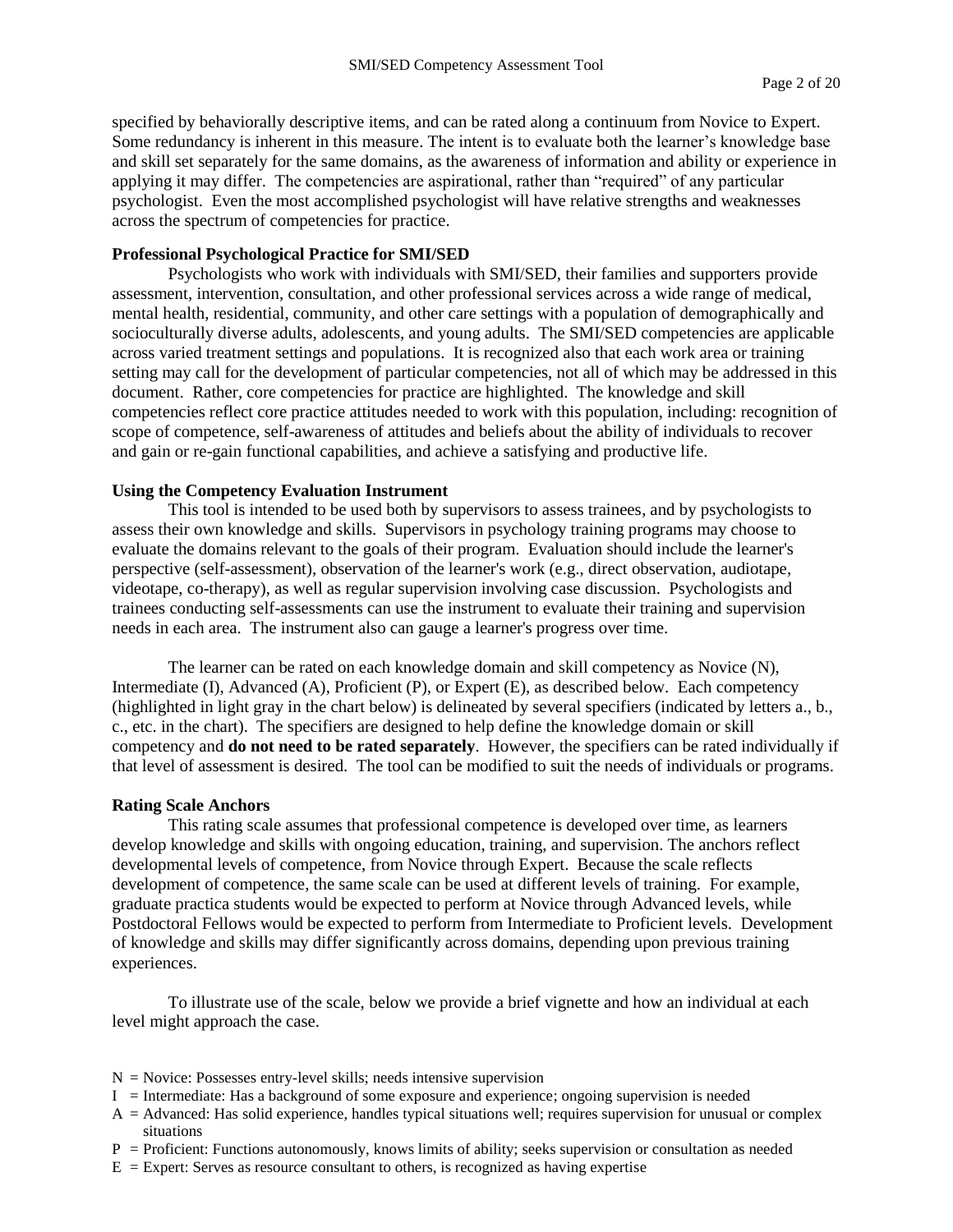*Vignette: A 24 year-old African-American man is referred to the mental health clinic by his primary care physician because his mother reported that his erratic behavior has become more frequent and disturbing. In recent months, he has become depressed, increasingly disoriented, withdrawn, and is absent from home for several days at a time. His employer has reported him missing from or reporting late for work. He no longer takes care of his personal hygiene and sometimes complains of stomach problems, although the primary care physician has not offered a diagnosis for this. At the insistence of his mother, he very reluctantly has come to the clinic for an initial evaluation.*

**Novice (N):** Possesses entry-level skills; needs intensive supervision

Novices have limited knowledge and understanding of case conceptualization and intervention skills, and the processes and techniques of implementing them. Novices do not yet recognize consistent patterns of behavior relevant for diagnosis and care planning and do not differentiate well between important and unimportant details.

*Example: The learner is able to identify salient symptoms, but does not appreciate possible contributions of potential medical or behavioral co-morbidities, neuropsychological complications, practitioner bias, family system factors, and fear of stigmatization to the individual's presentation, and does not know how to formulate differential diagnosis questions.*

**Intermediate (I):** Has a background of some exposure and experience; ongoing supervision is needed

Experience has been gained through practice, supervision, and instruction. The learner is able to recognize important recurring issues and select appropriate strategies. Generalization of skills is limited and support is needed to guide performance.

*Example: The learner recognizes multiple possible contributions to the person's presentation, is able to collect history from the patient (and his mother with his permission), administer clinical, cognitive, and functional screening tools, and consult with supervisor to discuss possible implications and to plan further evaluation. Learner may not appreciate complex family and cultural systems issues, and the possibility of practitioner bias of the family physician.* 

**Advanced (A):** Has solid experience, handles typical situations well; requires supervision for unusual or complex situations

Knowledge of the competency domain is more integrated, including application of appropriate research literature. The learner is more fluent in the ability to recognize patterns and select appropriate strategies to guide diagnosis and treatment

*Example: The learner is able to integrate multiple sources of information (e.g., behavioral observation, cognitive testing data, medical records, collateral reports [mother, employer, supporters,(with the person's permission),] and complex history (medical, psychiatric, family, occupational, and cultural context) to rule out possibility of co-morbid physical and or behavioral conditions and make recommendations to the individual, his primary care provider and family about further assessment and treatment options. Learner consults with supervisor about local resources for persons with first episode psychosis early intervention programs, and how best to handle issues around the primary care provider's belief that "there is nothing physically wrong" with the patient.* 

- $N =$  Novice: Possesses entry-level skills; needs intensive supervision
- $I =$  Intermediate: Has a background of some exposure and experience; ongoing supervision is needed
- A = Advanced: Has solid experience, handles typical situations well; requires supervision for unusual or complex situations
- $P =$  Proficient: Functions autonomously, knows limits of ability; seeks supervision or consultation as needed
- $E =$  Expert: Serves as resource consultant to others, is recognized as having expertise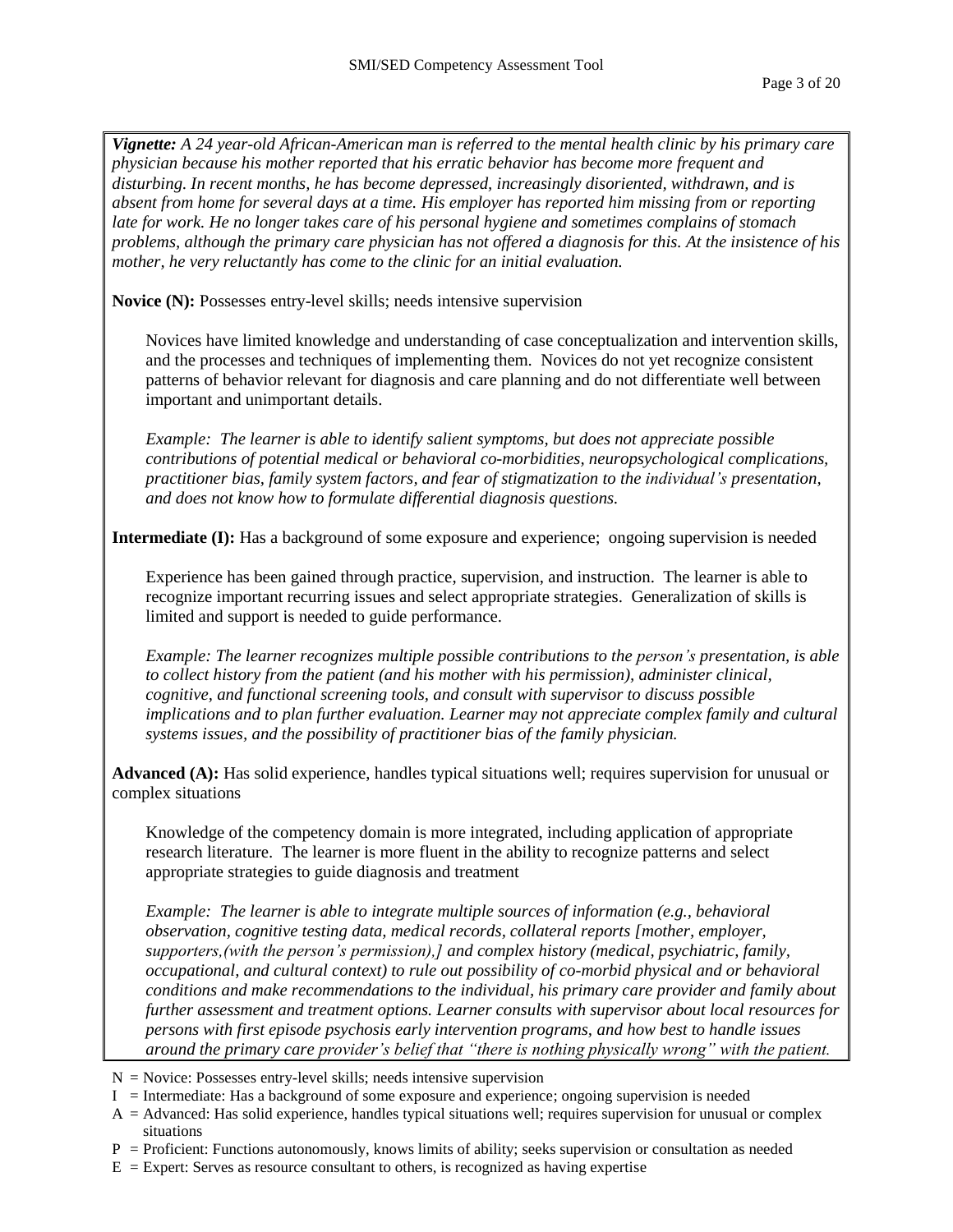**Proficient (P):** Functions autonomously, knows limits of ability; seeks supervision or consultation as needed

Proficiency is demonstrated in perceiving situations as wholes and not only summations of parts, including an appreciation of longer term implications of current situation. The psychologist has a perspective on which of the many existing attributes and aspects in the present situation are important ones, and has developed a nuanced understanding of the clinical situation.

*Example: Learner is able to integrate information, as above, collaborate with family and relevant providers (e.g., family physician, psychiatrist, neuropsychologist, early intervention team, substance abuse team if appropriate, psychosocial rehabilitation team, and social service providers for ongoing assessment and intervention for the patient and family, explore community support options). Learner functions as a full member of an interdisciplinary team to address the biopsychosocial needs of the client and his family, and is able to assume a leadership role.* 

**Expert (E):** Serves as resource or consultant to others, is recognized as having expertise

With significant background of experience, the psychologist is able to focus in on the essentials of the problem quickly and efficiently. Analytical problem solving is used to consider unfamiliar situations, or when initial impressions do not bear out.

*Example: The psychologist is frequently contacted by other psychologists in the community to provide consultation regarding assessment and intervention options for persons with serious mental illness and severe emotional disturbance (SMI/SED). The psychologist is able to use the above case as a teaching example for the need to provide a thorough biopsychosocial assessment in complex cases, to implement an interdisciplinary team plan, and to be knowledgeable about the multiple resources needed to assist individuals with SMI and SED in the community.*

- $N = \text{Novice: Possesses entry-level skills; needs intensive supervision}$
- $I =$  Intermediate: Has a background of some exposure and experience; ongoing supervision is needed
- A = Advanced: Has solid experience, handles typical situations well; requires supervision for unusual or complex situations
- $P =$  Proficient: Functions autonomously, knows limits of ability; seeks supervision or consultation as needed
- $E =$  Expert: Serves as resource consultant to others, is recognized as having expertise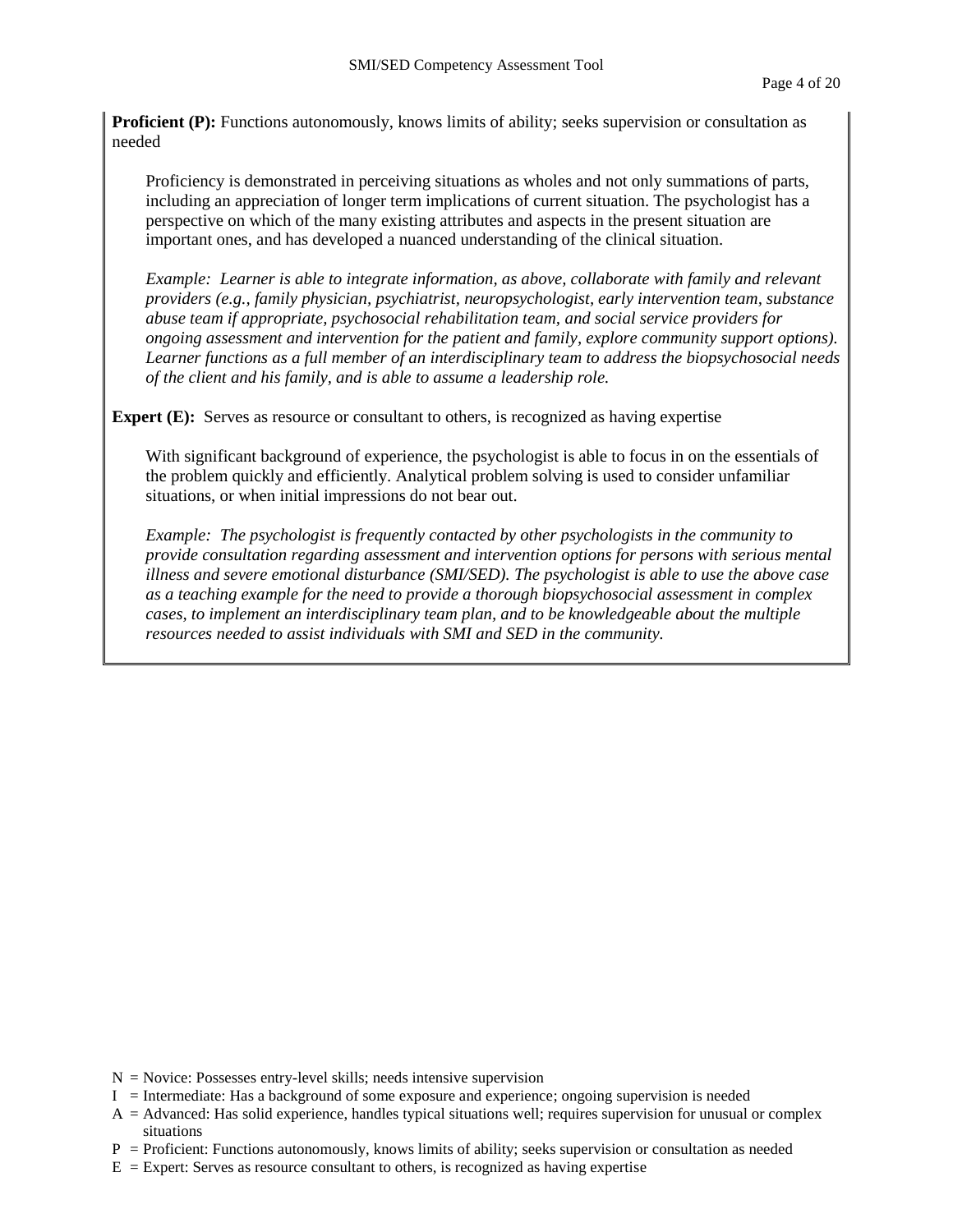*NOTE: Ratings are only needed where the anchors are provided (highlighted in light gray). Specifiers (indicated by letters a., b., c., etc. in the chart) are designed to help define the knowledge domain or skill competency and do not need to be rated separately, unless that level of assessment is desired.* 

| <b>I. General Knowledge about Serious Mental Illness/Severe Emotional</b> |                                                                                                    |   |   |              |              |          |  |  |
|---------------------------------------------------------------------------|----------------------------------------------------------------------------------------------------|---|---|--------------|--------------|----------|--|--|
| <b>Disturbance (SMI/SED)</b>                                              |                                                                                                    |   |   |              |              |          |  |  |
|                                                                           | I. A. Knowledge Base - The psychologist/trainee has <b>KNOWLEDGE OF</b> :                          |   |   |              |              |          |  |  |
|                                                                           | 1. Models of Development                                                                           | N |   | A            | P            | E        |  |  |
| a.                                                                        | Development as a life-long process encompassing early to late life, and encompassing               |   |   |              |              |          |  |  |
|                                                                           | both gains and losses over the lifespan, especially those that impact on the development           |   |   |              |              |          |  |  |
|                                                                           | of serious mental illness                                                                          |   |   |              |              |          |  |  |
| $\mathbf{b}$ .                                                            | Different theories of normal versus pathological development and adaptation                        |   |   |              |              |          |  |  |
| $\mathbf{c}$ .                                                            | Biopsychosocial perspective for understanding an individual's physical and                         |   |   |              |              |          |  |  |
|                                                                           | psychological development within the sociocultural context                                         |   |   |              |              |          |  |  |
| d.                                                                        | Concept of, and variables associated with, development of illness                                  |   |   |              |              |          |  |  |
| e.                                                                        | Relevant research on development and the impact of the various factors that can lead to            |   |   |              |              |          |  |  |
|                                                                           | illness and or functional impairment, including methodological considerations in cross-            |   |   |              |              |          |  |  |
|                                                                           | sectional and longitudinal research                                                                |   |   |              |              |          |  |  |
|                                                                           | 2. Epidemiology and Demographics                                                                   | N |   | $\mathbf{A}$ | $\mathbf{P}$ | E        |  |  |
| a.                                                                        | Demographic trends related to mental illness, particularly SMI and SED, including                  |   |   |              |              |          |  |  |
|                                                                           | gender, racial, ethnic, and socioeconomic heterogeneity                                            |   |   |              |              |          |  |  |
| $\mathbf{b}$ .                                                            | Resources to remain updated on the demographics of the population, including internet              |   |   |              |              |          |  |  |
|                                                                           | sites for: Substance Abuse and Mental Health Services Administration, Centers for                  |   |   |              |              |          |  |  |
|                                                                           | Disease Control and Prevention, Social Security Administration, Bureau of Labor                    |   |   |              |              |          |  |  |
|                                                                           | Statistics, National Institutes of Health particularly National Institute of Mental Health,        |   |   |              |              |          |  |  |
|                                                                           | World Health Organization                                                                          |   |   |              |              |          |  |  |
|                                                                           | 3. Biological, Psychological, Social Aspects                                                       | N |   | A            | P            | E        |  |  |
| a.                                                                        | Biological and physiological (medical/health) aspects that may impact on development<br>of SMI/SED |   |   |              |              |          |  |  |
| b.                                                                        | Psychological characteristics/factors (behavioral, cognitive including attention, memory,          |   |   |              |              |          |  |  |
|                                                                           | executive functioning, language, and intellectual functions, personality, emotional                |   |   |              |              |          |  |  |
|                                                                           | expression and coping mechanisms) that may impact on development of SMI/SED                        |   |   |              |              |          |  |  |
| $c_{\cdot}$                                                               | Social and environmental factors (socialization, family dynamics, educational and work             |   |   |              |              |          |  |  |
|                                                                           | related) that may impact on development of SMI/SED                                                 |   |   |              |              |          |  |  |
| d.                                                                        | Interactions among the three processes above that may impact development of SMI/SED                |   |   |              |              |          |  |  |
|                                                                           | <b>4. Functional Capability</b>                                                                    | N | I | $\mathbf A$  | ${\bf P}$    | $\bf{E}$ |  |  |
| a.                                                                        | Relationship between functional abilities and decisions individuals make with regard to            |   |   |              |              |          |  |  |
|                                                                           | life domains including education, employment, healthcare, relationships, lifestyle and             |   |   |              |              |          |  |  |
|                                                                           | leisure activities, and living environment                                                         |   |   |              |              |          |  |  |
| $\mathbf{b}$ .                                                            | Relationship between functional ability and psychopathology, including how functional              |   |   |              |              |          |  |  |
|                                                                           | abilities of individuals with SMI and/or SED affect family and significant others                  |   |   |              |              |          |  |  |
| c.                                                                        | Strategies commonly used to cope with functional limitations                                       |   |   |              |              |          |  |  |
| d.                                                                        | Impact of stereotypes and stigma on an individual's functional status and self-efficacy            |   |   |              |              |          |  |  |
| e.                                                                        | Ethical and legal issues which arise in the context of markedly impaired functional status         |   |   |              |              |          |  |  |
|                                                                           | and decision making capacity                                                                       |   |   |              |              |          |  |  |
|                                                                           | 4. Psychopathology                                                                                 | N |   | $\mathbf{A}$ | ${\bf P}$    | E        |  |  |
| a.                                                                        | Common types of psychopathology in terms of onset, etiology, risk factors, clinical                |   |   |              |              |          |  |  |

 $N =$  Novice: Possesses entry-level skills; needs intensive supervision

- I = Intermediate: Has a background of some exposure and experience; ongoing supervision is needed
- A = Advanced: Has solid experience, handles typical situations well; requires supervision for unusual or complex situations
- $P =$  Proficient: Functions autonomously, knows limits of ability; seeks supervision or consultation as needed
- $E =$  Expert: Serves as resource consultant to others, is recognized as having expertise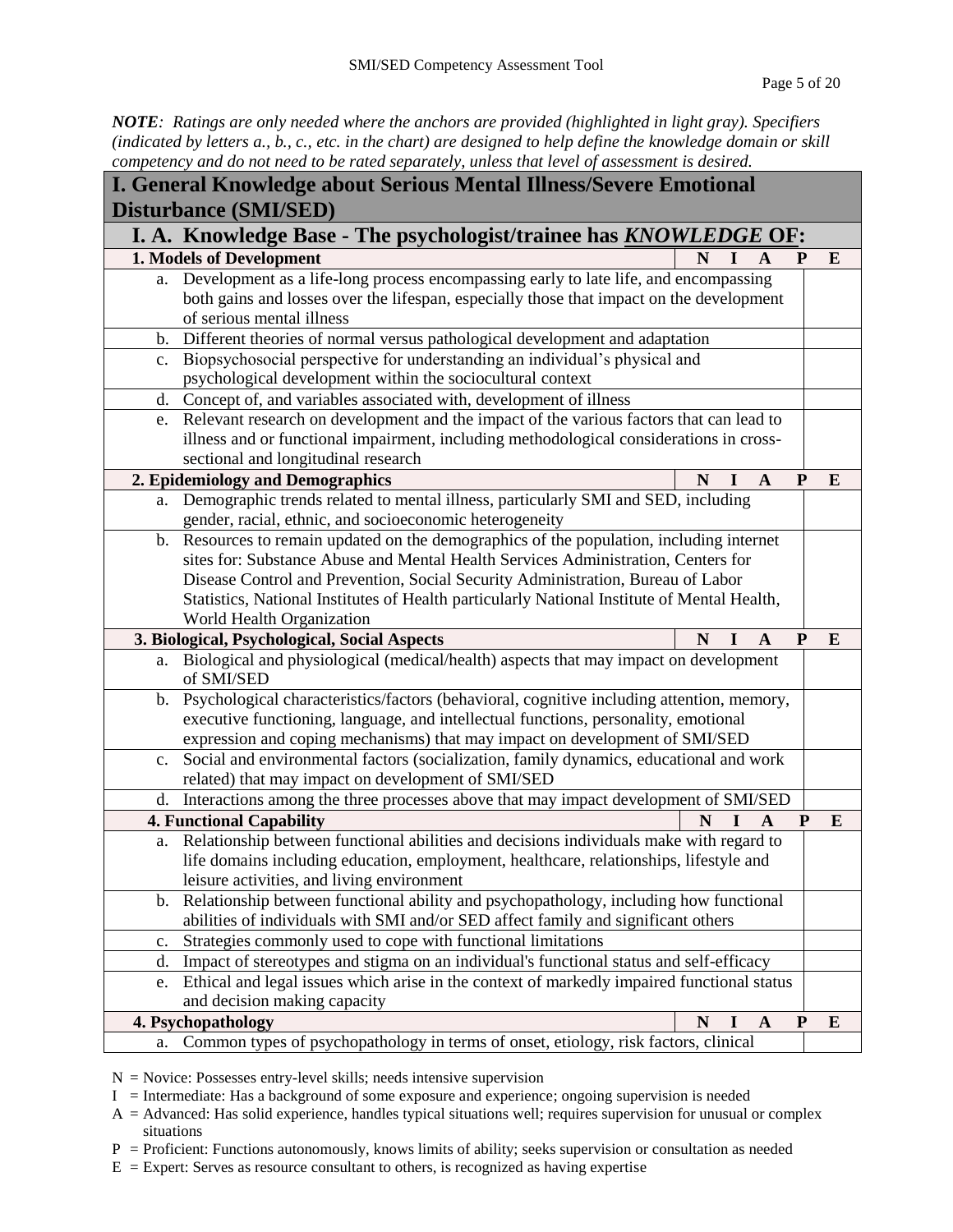|    | course, associated behavioral features, and medical and psychological management of                                      |   |                              |              |          |
|----|--------------------------------------------------------------------------------------------------------------------------|---|------------------------------|--------------|----------|
|    | these disorders                                                                                                          |   |                              |              |          |
|    | b. Differential presentation, associated features, age of onset, and course of psychological<br>disorders and syndromes  |   |                              |              |          |
|    | c. Under-recognized aspects of psychopathology which affect functional impairment and                                    |   |                              |              |          |
|    | safety (e.g., trauma, suicide risk, substance use)                                                                       |   |                              |              |          |
|    | d. Interaction of SMI/SED with the more common medical illnesses and medications and                                     |   |                              |              |          |
|    | implications involved for assessment and treatment                                                                       |   |                              |              |          |
|    | 5. Diversity in the Population                                                                                           | N | $\mathbf{A}$                 | P            | E        |
| a. | The diversity of the population in general and the impact of cultural experiences on                                     |   |                              |              |          |
|    | illness development and expression                                                                                       |   |                              |              |          |
| b. | The unique experience of each individual: demographic, sociocultural, and life                                           |   |                              |              |          |
|    | experiences and the interaction of multiple factors that my interact to influence an                                     |   |                              |              |          |
|    | individual's patterns of behavior<br>c. The varied preferences individuals with SMI/SED have in discussing mental health |   |                              |              |          |
|    | problems and their effect on functional capability with family, primary care providers,                                  |   |                              |              |          |
|    | treatment team members, spiritual advisors, etc.                                                                         |   |                              |              |          |
|    | I. B. Professional Functioning – The psychologist/trainee is $\triangle BLE$ TO:                                         |   |                              |              |          |
|    | 1. Apply Ethical and Legal Standards by identifying, analyzing, and                                                      | N | $\mathbf{I}$<br>$\mathbf{A}$ | $\mathbf{P}$ | $\bf{E}$ |
|    | proactively addressing complex ethical and legal issues:                                                                 |   |                              |              |          |
| a. | Tension between sometimes competing goals of promoting autonomy and protecting                                           |   |                              |              |          |
|    | safety of at-risk clients                                                                                                |   |                              |              |          |
| b. | Decision making capacity and strategies for optimizing an individual's participation in                                  |   |                              |              |          |
|    | informed consent regarding a wide range of medical, residential, financial, and other life                               |   |                              |              |          |
|    | decisions, and the possible presence of a psychiatric living will                                                        |   |                              |              |          |
|    | c. Surrogate decision-making as indicated regarding a wide range of medical, residential,                                |   |                              |              |          |
|    | financial, and other life decisions, e.g., changes in capacity depending upon current                                    |   |                              |              |          |
|    | mental status/acute psychotic episode/in remission                                                                       |   |                              |              |          |
|    | d. State and organizational laws and policies covering committal, assisted outpatient                                    |   |                              |              |          |
|    | treatment, advance directives, conservatorship, guardianship, multiple relationships, and                                |   |                              |              |          |
|    | confidentiality<br>2. Address Cultural and Individual Diversity of those with SMI/SED,                                   | N | $\mathbf{A}$                 | $\mathbf{P}$ | E        |
|    | their families, communities, & systems/providers by being able to:                                                       |   | I                            |              |          |
|    | a. Recognize gender, age, cohort, ethnic/racial, cultural, linguistic, socioeconomic,                                    |   |                              |              |          |
|    | religious, disability, sexual orientation, gender identity, and urban/rural variations                                   |   |                              |              |          |
|    | b. Articulate integrative conceptualizations of multiple aspects of diversity influencing                                |   |                              |              |          |
|    | those with SMI/SED, psychologists and other providers, and systems of care                                               |   |                              |              |          |
|    | c. Adapt professional behavior in a culturally sensitive manner, as appropriate to the needs                             |   |                              |              |          |
|    | of the client                                                                                                            |   |                              |              |          |
|    | d. Work effectively with diverse providers, staff, and students in care settings serving                                 |   |                              |              |          |
|    | those with SMI/SED                                                                                                       |   |                              |              |          |
| e. | Initiate consultation with appropriate sources as needed to address specific diversity                                   |   |                              |              |          |
|    | issues                                                                                                                   |   |                              |              |          |
|    | 3. Recognize Importance of Teams                                                                                         | N | $\mathbf{A}$<br>$\bf{l}$     | ${\bf P}$    | E        |
| a. | Understand the importance of diverse team members and their professional expertise                                       |   |                              |              |          |
| b. | Value the role that other providers play in the assessment and treatment of persons with                                 |   |                              |              |          |
|    | SMI/SED                                                                                                                  |   |                              |              |          |

- $N =$  Novice: Entry-level, beginner, needs intensive supervision
- $I =$  Intermediate: Some exposure and experience, ongoing supervision is needed
- A = Advanced: Solid experience, handles typical situations well, supervision for unusual or complex situations is needed

P = Proficient: Functions autonomously, knows limits of ability and seeks supervision/consultation as needed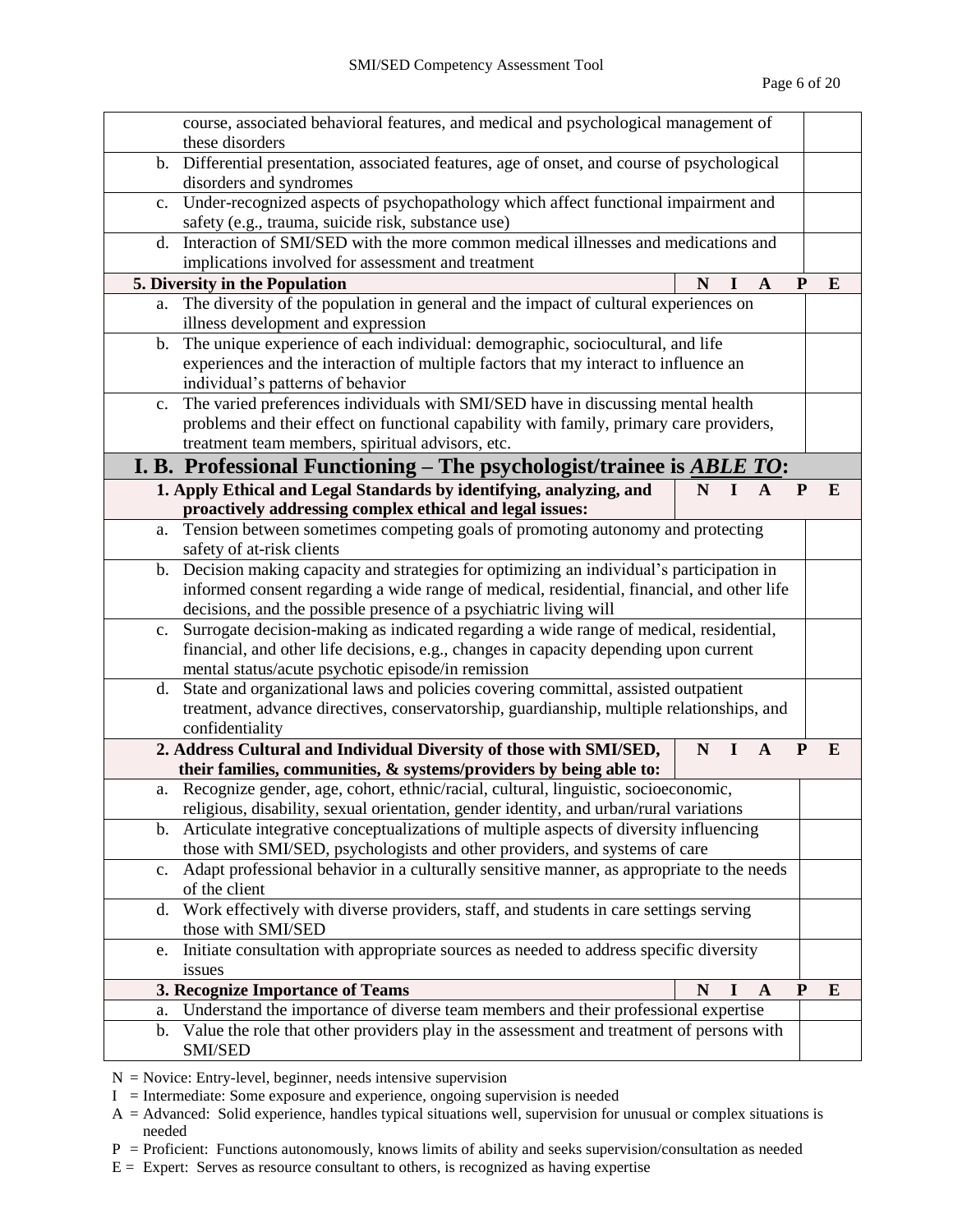|                | c. Demonstrate awareness, appreciation, and respect for team experiences, values, and      |   |   |              |              |   |  |
|----------------|--------------------------------------------------------------------------------------------|---|---|--------------|--------------|---|--|
|                | discipline-specific conceptual models                                                      |   |   |              |              |   |  |
|                | d. Understand the importance of teamwork in settings where individuals with SMI/SED        |   |   |              |              |   |  |
|                | are seen to address the varied bio-psycho-social needs of this population                  |   |   |              |              |   |  |
|                | <b>4. Practice Self-Reflection</b>                                                         | N | I | $\mathbf{A}$ | $\mathbf{P}$ | E |  |
| a.             | Demonstrate awareness of personal biases, assumptions, stereotypes, and potential          |   |   |              |              |   |  |
|                | discomfort in working with people with SMI/SED, particularly those of backgrounds          |   |   |              |              |   |  |
|                | divergent from the psychologist/trainee                                                    |   |   |              |              |   |  |
| $\mathbf{b}$ . | Monitor internal thoughts and feelings that may influence professional behavior, and       |   |   |              |              |   |  |
|                | adjust behavior accordingly in order to focus on needs of the patient, family, significant |   |   |              |              |   |  |
|                | others, and treatment team                                                                 |   |   |              |              |   |  |
| e.             | Demonstrate self-awareness and ability to recognize differences between the clinician's    |   |   |              |              |   |  |
|                | and the client's values, attitudes, assumptions, hopes and fears related to the illness,   |   |   |              |              |   |  |
|                | symptoms, functional capabilities, stigma, treatment, social supports                      |   |   |              |              |   |  |
| d.             | Demonstrate accurate self-evaluation of knowledge and skill competencies related to        |   |   |              |              |   |  |
|                | work with diverse individuals, including those with particular diagnoses, or in particular |   |   |              |              |   |  |
|                | care settings                                                                              |   |   |              |              |   |  |
| e.             | Initiate consultation with or referral to appropriate providers when uncertain about one's |   |   |              |              |   |  |
|                | own competence                                                                             |   |   |              |              |   |  |
| f.             | Seek continuing education, training, supervision, and consultation to enhance              |   |   |              |              |   |  |
|                | competence related to practice                                                             |   |   |              |              |   |  |
|                | 5. Relate Effectively and Empathically                                                     | N |   | A            | P            | E |  |
| a.             | Use rapport and empathy in verbal and nonverbal behaviors to facilitate interactions       |   |   |              |              |   |  |
|                | with individuals, families, and treatment teams                                            |   |   |              |              |   |  |
| b.             | Form effective working alliances with wide range of clients, families, colleagues, and     |   |   |              |              |   |  |
|                | other stakeholders                                                                         |   |   |              |              |   |  |
| $\mathbf{c}$ . | Communicate with individuals and their families, adjusting language and complexity of      |   |   |              |              |   |  |
|                | concepts based on the person's and family's level of sensory and cognitive capabilities,   |   |   |              |              |   |  |
|                | educational background, knowledge, values, and developmental stage                         |   |   |              |              |   |  |
|                | d. Demonstrate awareness, appreciation, and respect for those with SMI/SED, families,      |   |   |              |              |   |  |
|                | and team perspectives, experiences, values, and conceptual models                          |   |   |              |              |   |  |
|                | e. Demonstrate appreciation of client, family, and organizational strengths, as well as    |   |   |              |              |   |  |
|                | deficits and challenges, and capitalize on strengths in planning interventions             |   |   |              |              |   |  |
| f.             | Tolerate and understand interpersonal conflict and differences within or between clients,  |   |   |              |              |   |  |
|                | families, and team members, and negotiate conflict effectively                             |   |   |              |              |   |  |
|                | <b>6. Apply Scientific Knowledge</b>                                                       | N | I | $\mathbf{A}$ | ${\bf P}$    | E |  |
|                | a. Demonstrate awareness of the scientific knowledge base related to individuals with      |   |   |              |              |   |  |
|                | SMI/SED including areas such as biological, psychological, social, and community           |   |   |              |              |   |  |
|                | influences; physical and mental health care, and incorporate this knowledge into           |   |   |              |              |   |  |
|                | interdisciplinary health and mental health practice                                        |   |   |              |              |   |  |
| b.             | Apply review of available scientific literature to case conceptualization, treatment       |   |   |              |              |   |  |
|                | planning, and intervention                                                                 |   |   |              |              |   |  |
| c.             | Acknowledge strengths and limitations of knowledge base in relation to individual case     |   |   |              |              |   |  |
| d.             | Demonstrate ability to cite scientific evidence to support professional activities in      |   |   |              |              |   |  |
|                | academic, clinical and policy settings                                                     |   |   |              |              |   |  |
|                | <b>7. Appropriate Business Practice</b>                                                    | N | I | $\mathbf A$  | ${\bf P}$    | E |  |
| a.             | Demonstrate awareness of Medicare, Medicaid, and other insurance coverage for              |   |   |              |              |   |  |

 $N =$  Novice: Entry-level, beginner, needs intensive supervision

 $I =$  Intermediate: Some exposure and experience, ongoing supervision is needed

A = Advanced: Solid experience, handles typical situations well, supervision for unusual or complex situations is needed

P = Proficient: Functions autonomously, knows limits of ability and seeks supervision/consultation as needed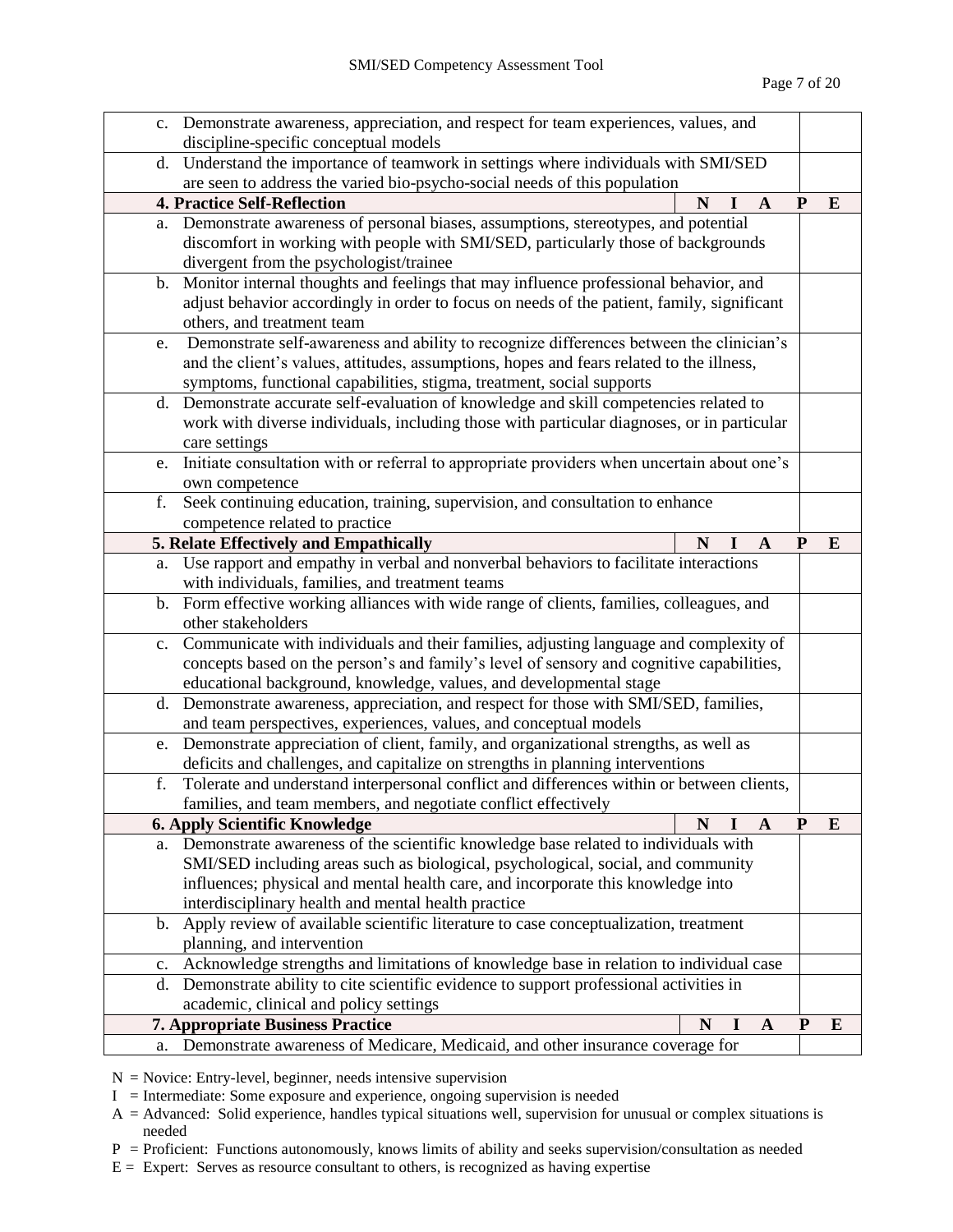|                | diagnostic conditions and health and mental health care services                         |   |          |              |           |   |
|----------------|------------------------------------------------------------------------------------------|---|----------|--------------|-----------|---|
|                | b. Demonstrate appropriate diagnostic and procedure coding for psychological services    |   |          |              |           |   |
|                | rendered                                                                                 |   |          |              |           |   |
| $c_{\cdot}$    | Demonstrate medical record documentation that is consistent with Medicare, Medicaid,     |   |          |              |           |   |
|                | HIPAA, and other federal, state, local or organizational regulations, including          |   |          |              |           |   |
|                | appropriate documentation of medical necessity for services and insurance companies      |   |          |              |           |   |
|                | d. Remain updated on policy and regulatory changes that affect practice, such as through |   |          |              |           |   |
|                | professional newsletters and e-mail fora                                                 |   |          |              |           |   |
| e.             | Demonstrate understanding of quality indicators for the care of individuals with         |   |          |              |           |   |
|                | <b>SMI/SED</b>                                                                           |   |          |              |           |   |
|                | 8. Advocate for and Provide Care Coordination                                            | N |          | A            | P         | E |
| a.             | Demonstrate awareness of possible individual and psychosocial barriers to individuals    |   |          |              |           |   |
|                | with SMI/SED accessing and utilizing health, mental health, or community services        |   |          |              |           |   |
| b.             | Advocate for clients' needs in interdisciplinary and organizational environments when    |   |          |              |           |   |
|                | appropriate                                                                              |   |          |              |           |   |
|                | c. Collaborate with clients, families, and organizational and community providers to     |   |          |              |           |   |
|                | improve access to needed health care, and residential, transportation, social, or        |   |          |              |           |   |
|                | community services                                                                       |   |          |              |           |   |
|                | <b>II.</b> Assessment                                                                    |   |          |              |           |   |
|                | II. A. Knowledge Base -- The psychologist/trainee has <b>KNOWLEDGE OF</b> :              |   |          |              |           |   |
|                | 1. Assessment Methods for Individuals with SMI/SED                                       | N |          | $\mathbf{A}$ | P         | E |
| a.             | Current research and literature relevant to understanding theory and current trends in   |   |          |              |           |   |
|                | assessment of strengths, functional abilities and limitations, and resource needs        |   |          |              |           |   |
|                | b. Assessment measures or techniques which have been developed, normed, validated and    |   |          |              |           |   |
|                | determined to be psychometrically suitable for use with this population                  |   |          |              |           |   |
| $\mathbf{c}$ . | Importance of a comprehensive interdisciplinary assessment approach (e.g., including     |   |          |              |           |   |
|                | other health professionals' evaluations of medical or social issues)                     |   |          |              |           |   |
| d.             | Multi-method approach to assessing those with SMI/SED (including cognitive,              |   |          |              |           |   |
|                | psychological, personality, functional and behavioral assessments, drawn from            |   |          |              |           |   |
|                | standardized instruments, self-report, interviews, and observational methods)            |   |          |              |           |   |
| e.             | Importance of integrating collateral information from family, friends, and providers,    |   |          |              |           |   |
|                | with appropriate consent, especially when cognitive impairment is suspected              |   |          |              |           |   |
| f.             | Need for baseline and repeated-measures assessments in order to understand complex       |   |          |              |           |   |
|                | diagnostic problems with multiple co-morbidities                                         |   |          |              |           |   |
| g.             | Assessment of aspects essential to understanding individuals with SMI/SED (e.g.,         |   |          |              |           |   |
|                | trauma, potential abuse, suicide, etc.)                                                  |   |          |              |           |   |
|                | 2. Limitations of Assessment Methods                                                     | N | $\bf{l}$ | A            | P         | E |
| a.             | Criterion and age requirements, as well as specific standard normative data for testing  |   |          |              |           |   |
|                | instruments                                                                              |   |          |              |           |   |
|                | b. Limitations of testing instruments, including those not validated with SMI/SED        |   |          |              |           |   |
|                | samples, for assessing diverse individuals                                               |   |          |              |           |   |
|                | 3. Contextual Issues in Assessment of Individuals with SMI/SED                           | N |          | A            | ${\bf P}$ | E |
| a.             | The range of potential individual factors that may affect assessment performance (e.g.,  |   |          |              |           |   |
|                | medications, substance use, medical conditions, cultural, educational, language          |   |          |              |           |   |
|                | background)                                                                              |   |          |              |           |   |
| b.             | The potential impact of the assessment environment on test performance (e.g., noise,     |   |          |              |           |   |
|                | lighting, distractions, etc.)                                                            |   |          |              |           |   |
|                | $N =$ Novice: Entry-level, beginner, needs intensive supervision                         |   |          |              |           |   |

 $I =$  Intermediate: Some exposure and experience, ongoing supervision is needed

A = Advanced: Solid experience, handles typical situations well, supervision for unusual or complex situations is needed

 $P =$  Proficient: Functions autonomously, knows limits of ability and seeks supervision/consultation as needed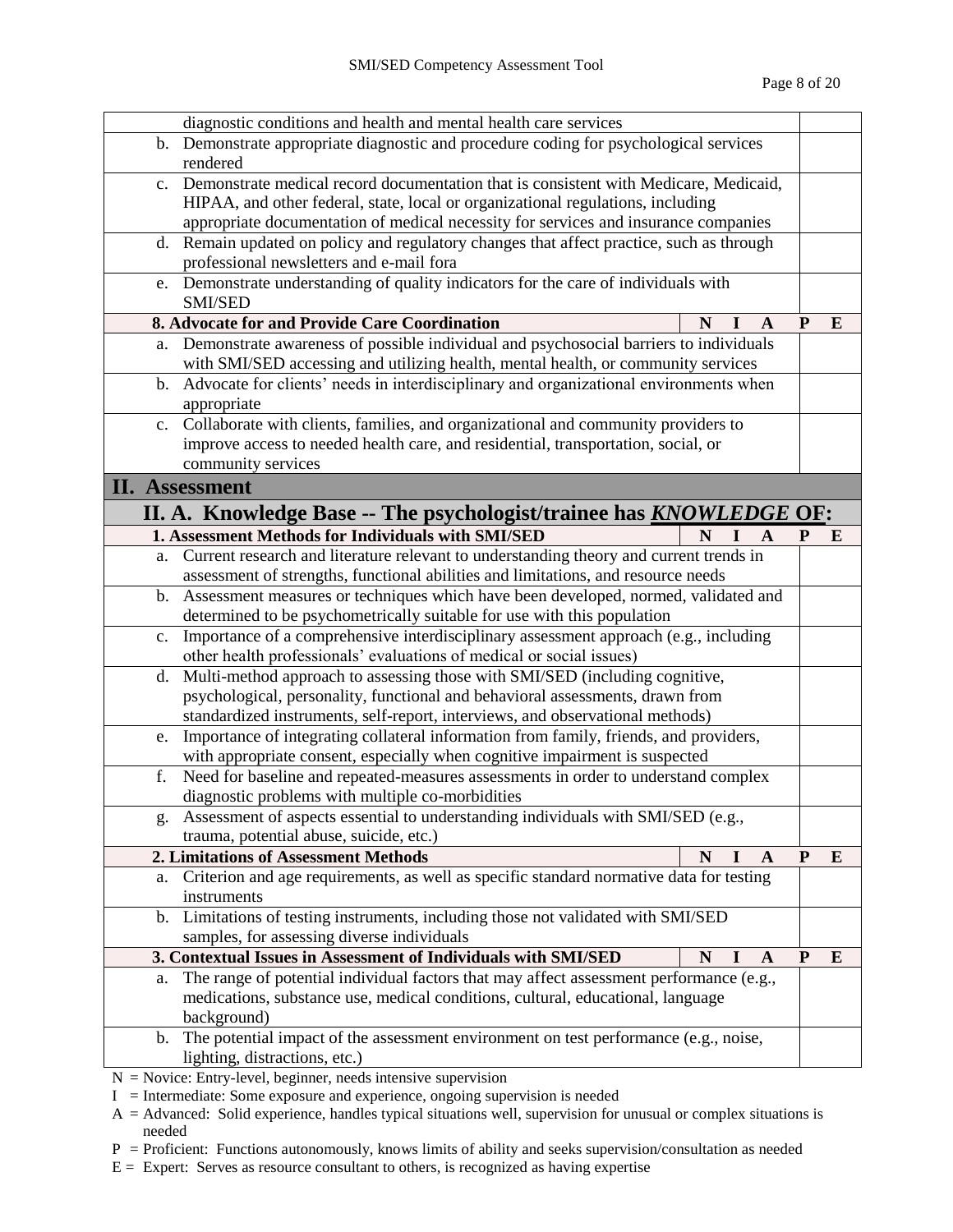|                | c. The person's capabilities and resources that impact on recommendations from                                                     |   |              |              |           |          |
|----------------|------------------------------------------------------------------------------------------------------------------------------------|---|--------------|--------------|-----------|----------|
|                | assessment data, e.g., ability to manage one's affairs vis a vis capabilities and demands                                          |   |              |              |           |          |
|                | II. B. Professional Functioning – The psychologist/trainee is $\triangle BLE$ TO:                                                  |   |              |              |           |          |
|                | <b>1. Utilize Assessment Instruments</b>                                                                                           | N | $I \ A$      |              | P         | E        |
|                | a. Utilize assessment tools for mood, cognition, substance use, personality, and other                                             |   |              |              |           |          |
|                | clinical issues to guide and inform comprehensive assessment                                                                       |   |              |              |           |          |
| b.             | Evaluate the person's understanding, appreciation, reasoning, and choice abilities with                                            |   |              |              |           |          |
|                | regard to capacity for decision making                                                                                             |   |              |              |           |          |
| c.             | Utilize functional assessment tools to understand basic functional capabilities                                                    |   |              |              |           |          |
| d.             | Evaluate age, educational, an cultural appropriateness of assessment instruments                                                   |   |              |              |           |          |
|                | e. Consider reliability and validity data in using standardized instruments with individuals                                       |   |              |              |           |          |
|                | with SMI/SED                                                                                                                       |   |              |              |           |          |
| f.             | Assess a person's ability to provide informed consent for psychological evaluation                                                 |   |              |              |           |          |
|                | 2. Utilize Information from Psychological Assessments                                                                              | N |              | A            | P         | E        |
| a.             | Interpret meaning and implications of testing data or reports for case conceptualization                                           |   |              |              |           |          |
| $b_{\cdot}$    | Integrate testing results with information from clinical interview with the person and                                             |   |              |              |           |          |
|                | collateral sources, including behavioral observations and interviews with family                                                   |   |              |              |           |          |
|                | members and other supports, to formulate impressions and recommendations                                                           |   |              |              |           |          |
|                | c. Assess an individual's motivation and readiness for treatment                                                                   |   |              |              |           |          |
| d.             | Make specific and appropriate recommendations, based on testing results, to inform                                                 |   |              |              |           |          |
|                | treatment planning                                                                                                                 |   |              |              |           |          |
| e.             | Translate testing results into practical conclusions and recommendations for clients,                                              |   |              |              |           |          |
|                | families, and other care providers                                                                                                 |   |              |              |           |          |
|                | 3. Interpret Assessment Information and Conduct Differential                                                                       | N | $\mathbf{I}$ | $\mathbf{A}$ | P         | E        |
|                | <b>Diagnosis</b>                                                                                                                   |   |              |              |           |          |
|                | a. Distinguish between symptoms of lesser versus more severe pathology in making                                                   |   |              |              |           |          |
|                | diagnoses                                                                                                                          |   |              |              |           |          |
|                | b. Consider base rates, risk factors, and distinct symptom presentations of psychological                                          |   |              |              |           |          |
|                | disorders when making diagnoses                                                                                                    |   |              |              |           |          |
|                | c. Conduct differential diagnosis, including consideration of co-morbid medical issues and                                         |   |              |              |           |          |
|                | or substance use, and of medications that may influence an individual's presentation                                               |   |              |              |           |          |
| d.             | Utilize biopsychosocial case conceptualization based on clinical evaluation to inform<br>initial recommendations or treatment plan |   |              |              |           |          |
|                | 4. Assess Risk                                                                                                                     |   |              |              |           |          |
|                | Identify risk factors for harm to self or others                                                                                   | N | 1            | A            | P         | E        |
| a.<br>b.       | Screen and comprehensively assesses suicide risk                                                                                   |   |              |              |           |          |
| c.             | Screen and assesses capacity for self-care including activities of daily living                                                    |   |              |              |           |          |
| d.             | Screen and assesses for trauma and for risk of abuse in emotional, physical, sexual,                                               |   |              |              |           |          |
|                | financial, and neglect                                                                                                             |   |              |              |           |          |
|                | 5. Refer for Other Evaluations as Indicated                                                                                        | N | $\bf{l}$     | A            | ${\bf P}$ | $\bf{E}$ |
| a.             | Acknowledge personal level of expertise regarding appropriate and comprehensive                                                    |   |              |              |           |          |
|                | assessment of individuals with SMI/SED and know when to refer or consult with other                                                |   |              |              |           |          |
|                | health care professionals                                                                                                          |   |              |              |           |          |
| b.             | Collaborate with professionals from other disciplines to assess specific functional                                                |   |              |              |           |          |
|                | capacities (e.g., social and communication skills, ability for work, continued education,                                          |   |              |              |           |          |
|                | ability to live independently or with supports)                                                                                    |   |              |              |           |          |
| $\mathbf{c}$ . | Utilize assessment data to inform need for more comprehensive, multidisciplinary                                                   |   |              |              |           |          |
|                | $N =$ Novice: Entry-level, beginner, needs intensive supervision                                                                   |   |              |              |           |          |

 $I =$  Intermediate: Some exposure and experience, ongoing supervision is needed

A = Advanced: Solid experience, handles typical situations well, supervision for unusual or complex situations is needed

 $P =$  Proficient: Functions autonomously, knows limits of ability and seeks supervision/consultation as needed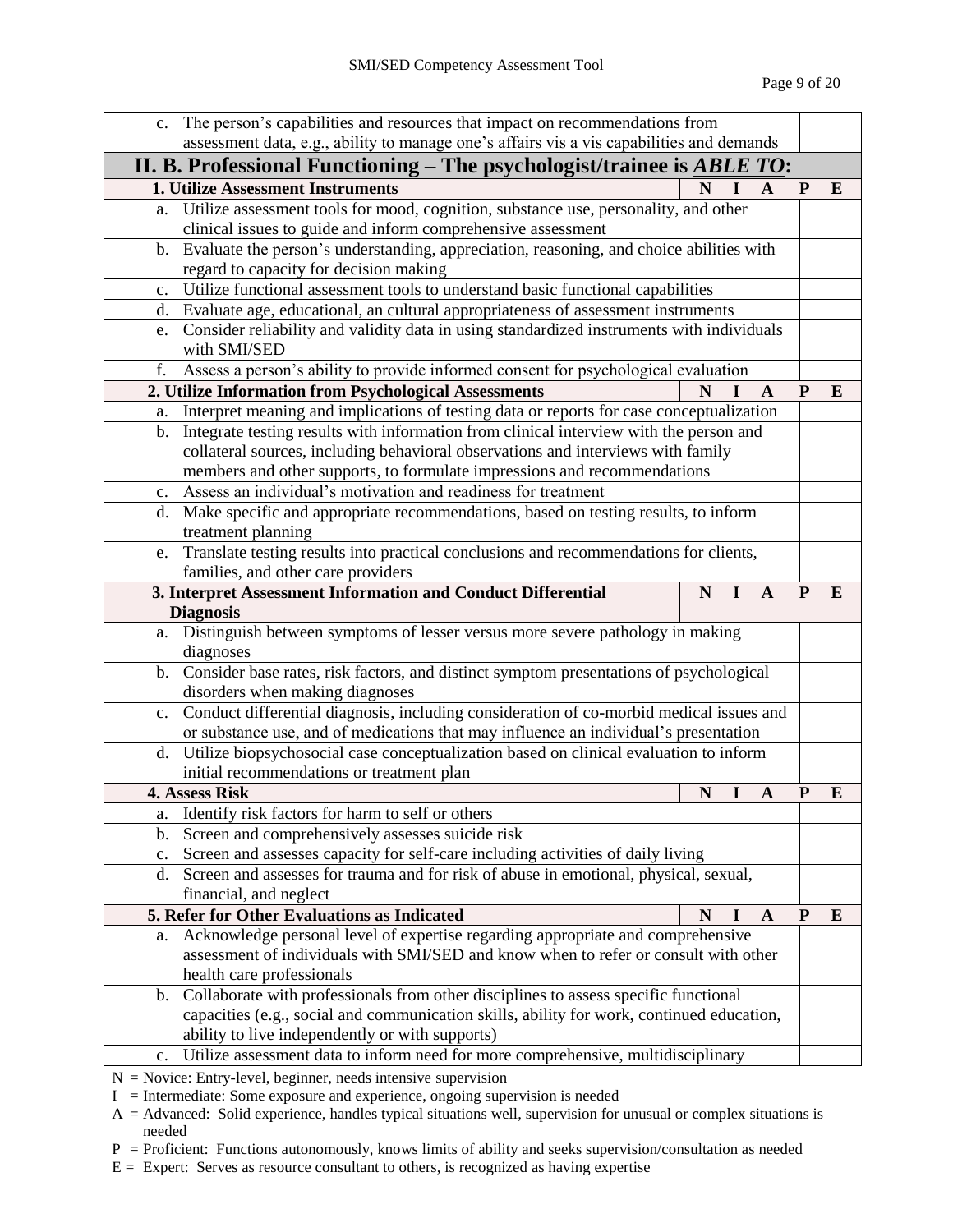| assessment                                                                                      |                                                                                                                                                                              |   |             |              |              |   |  |
|-------------------------------------------------------------------------------------------------|------------------------------------------------------------------------------------------------------------------------------------------------------------------------------|---|-------------|--------------|--------------|---|--|
| d.                                                                                              | Recognize when a medical evaluation is indicated to rule out underlying medical or                                                                                           |   |             |              |              |   |  |
|                                                                                                 | pharmacological causes of presenting symptoms                                                                                                                                |   |             |              |              |   |  |
|                                                                                                 | <b>6. Goal Development</b>                                                                                                                                                   | N | I           | $\mathbf{A}$ | $\mathbf{P}$ | E |  |
| a.                                                                                              | Work with the person and his/her support team to develop short and long term goals and                                                                                       |   |             |              |              |   |  |
|                                                                                                 | objectives based on results of clinical, functional, and available resource assessments                                                                                      |   |             |              |              |   |  |
| b.                                                                                              | Identify interventions and resources needed for each goal and objective                                                                                                      |   |             |              |              |   |  |
|                                                                                                 | <b>7. Communicate Assessment Results and Recommendations</b>                                                                                                                 | N | I           | A            | P            | E |  |
| a.                                                                                              | Communicate results within the confines of federal, state, local, and institutional privacy                                                                                  |   |             |              |              |   |  |
|                                                                                                 | and confidentiality rules and regulations                                                                                                                                    |   |             |              |              |   |  |
| b.                                                                                              | Translate assessment results into practical recommendations for the person, family,                                                                                          |   |             |              |              |   |  |
|                                                                                                 | supporters, and team, providing written recommendations and relevant                                                                                                         |   |             |              |              |   |  |
|                                                                                                 | psychoeducational materials understandable to stakeholders                                                                                                                   |   |             |              |              |   |  |
| Appreciate legal and clinical contexts of capacity/competence evaluations (e.g., need for<br>c. |                                                                                                                                                                              |   |             |              |              |   |  |
| guardianship, loss of right to make decisions, live independently, drive, etc.)                 |                                                                                                                                                                              |   |             |              |              |   |  |
|                                                                                                 | d. Provide recommendations to other providers and case managers to assure that treatment                                                                                     |   |             |              |              |   |  |
|                                                                                                 | plans are informed by assessment results and are coordinated                                                                                                                 |   |             |              |              |   |  |
| <b>Intervention</b><br>Ш.                                                                       |                                                                                                                                                                              |   |             |              |              |   |  |
|                                                                                                 | III. A. Knowledge Base - The psychologist/trainee has <b>KNOWLEDGE OF</b> :                                                                                                  |   |             |              |              |   |  |
|                                                                                                 | 1. Theory, Research, and Practice                                                                                                                                            | N | $\mathbf I$ | $\mathbf{A}$ | P            | E |  |
| a.                                                                                              | Basic clinical interventions which target behavioral features and psychological problems                                                                                     |   |             |              |              |   |  |
|                                                                                                 | in individuals with SMI/SED and their caregivers                                                                                                                             |   |             |              |              |   |  |
| b.                                                                                              | Specialized interventions for individuals with SMI/SED (e.g., illness management,                                                                                            |   |             |              |              |   |  |
|                                                                                                 | assertive community treatment, family psychoeducation, social integration strategies,                                                                                        |   |             |              |              |   |  |
|                                                                                                 | skills training, cognitive remediation and social cognition strategies, employment and                                                                                       |   |             |              |              |   |  |
|                                                                                                 | educational interventions, substance use interventions, weight management strategies,                                                                                        |   |             |              |              |   |  |
|                                                                                                 | peer delivered services, interventions for those with SMI in forensic settings, token                                                                                        |   |             |              |              |   |  |
|                                                                                                 | economy in residential/institutional settings)                                                                                                                               |   |             |              |              |   |  |
| $\mathbf{c}$ .                                                                                  | Broad research knowledge regarding the effectiveness of psychological interventions                                                                                          |   |             |              |              |   |  |
|                                                                                                 | with individuals with SMI/SED (e.g., application of behavioral, cognitive, interpersonal,                                                                                    |   |             |              |              |   |  |
|                                                                                                 | psychodynamic, family, early intervention, trauma, environmental/social inclusion,                                                                                           |   |             |              |              |   |  |
|                                                                                                 | psychoeducational, group interventions)                                                                                                                                      |   |             |              |              |   |  |
| d.                                                                                              | Psychosocial, psychotherapeutic and psychopharmacological approaches to treating<br>psychological disorders, as well as the consequences of not treating and side effects of |   |             |              |              |   |  |
|                                                                                                 | possible treatments                                                                                                                                                          |   |             |              |              |   |  |
|                                                                                                 | 2. Health, Illness, and Pharmacology                                                                                                                                         | N |             | $\mathbf{A}$ | P            | E |  |
| a.                                                                                              | The complexity and interplay of medical problems and health issues of concern for                                                                                            |   |             |              |              |   |  |
|                                                                                                 | those with SMI/SED (smoking, weight gain, health system failures, stigma and                                                                                                 |   |             |              |              |   |  |
|                                                                                                 | reluctance to seek medical intervention, reluctance to use psychotropic medication)                                                                                          |   |             |              |              |   |  |
| b.                                                                                              | The possible impact of medications and procedures for medical and psychiatric                                                                                                |   |             |              |              |   |  |
|                                                                                                 | problems, including detrimental side effects on symptom presentation, mental status,                                                                                         |   |             |              |              |   |  |
|                                                                                                 | and treatment effectiveness                                                                                                                                                  |   |             |              |              |   |  |
| $\mathbf{c}$ .                                                                                  | The frequent comorbidity between chronic medical and psychiatric problems including                                                                                          |   |             |              |              |   |  |
|                                                                                                 | substance use, and need to address both medical and mental health issues                                                                                                     |   |             |              |              |   |  |
|                                                                                                 | 3. Specific Settings                                                                                                                                                         | N |             | $\mathbf{A}$ | P            | E |  |
| a.                                                                                              | The salience and presentation of ethical issues when employing interventions across                                                                                          |   |             |              |              |   |  |

- $N =$  Novice: Entry-level, beginner, needs intensive supervision
- $I =$  Intermediate: Some exposure and experience, ongoing supervision is needed
- A = Advanced: Solid experience, handles typical situations well, supervision for unusual or complex situations is needed
- P = Proficient: Functions autonomously, knows limits of ability and seeks supervision/consultation as needed
- $E =$  Expert: Serves as resource consultant to others, is recognized as having expertise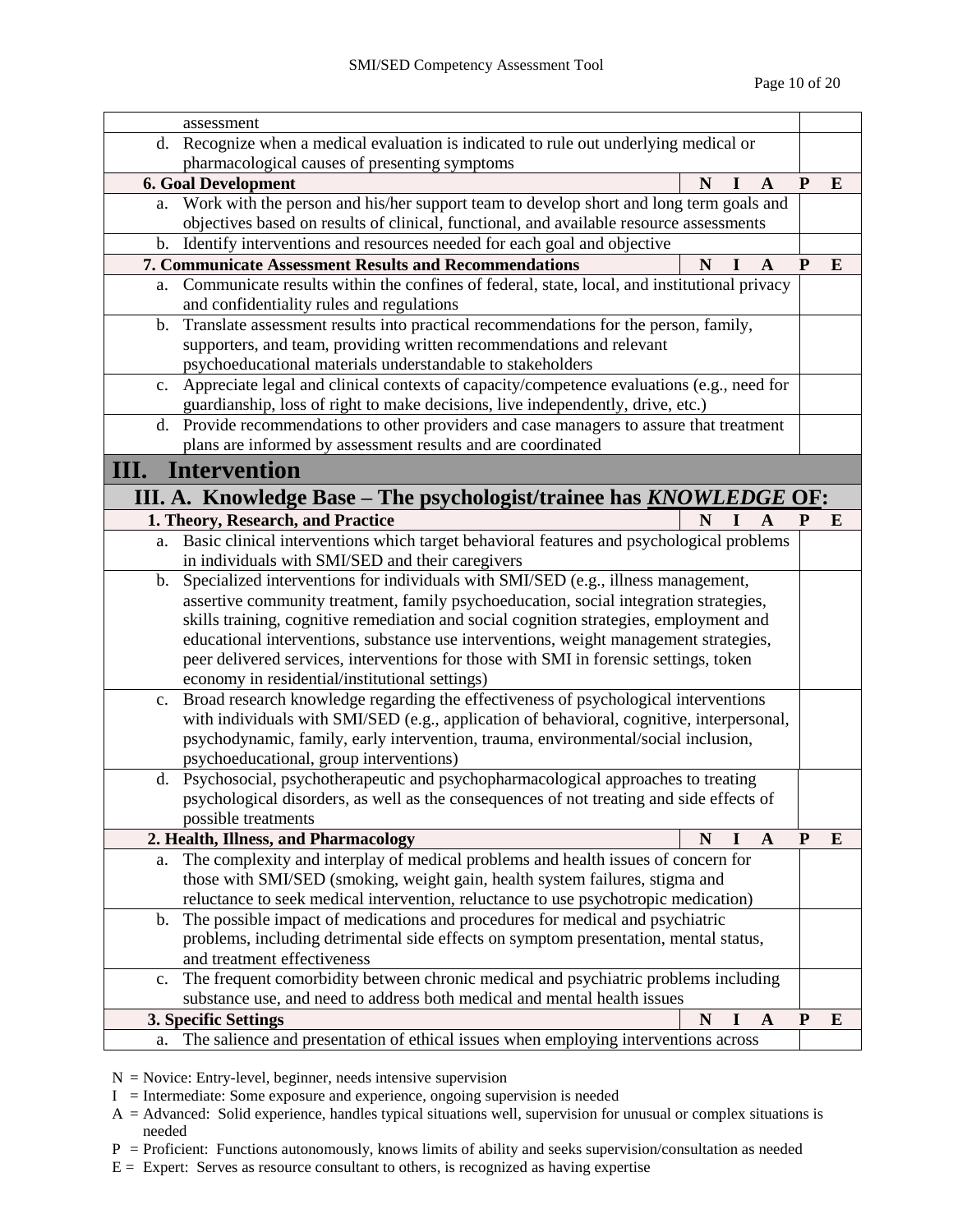|                                                                                        | varied care settings (e.g., confidentiality in context of team treatment planning, family                   |   |          |              |              |   |  |
|----------------------------------------------------------------------------------------|-------------------------------------------------------------------------------------------------------------|---|----------|--------------|--------------|---|--|
|                                                                                        | and other supporters, privacy constraints in institutional settings)                                        |   |          |              |              |   |  |
|                                                                                        | b. Adaptations of interventions appropriate to particular settings (e.g., focus on staff                    |   |          |              |              |   |  |
|                                                                                        | education and behavioral, environmental interventions in residential settings)                              |   |          |              |              |   |  |
|                                                                                        | 4. Recovery and Rehabilitation Services                                                                     | N | I        | $\mathbf{A}$ | $\mathbf{P}$ | E |  |
| a.                                                                                     | The underlying concepts and necessary components of the recovery paradigm for<br>persons with SMI/SED       |   |          |              |              |   |  |
| $\mathbf{b}$ .                                                                         | Specific referral sources that are knowledgeable about and experienced in delivering                        |   |          |              |              |   |  |
|                                                                                        | appropriate services for persons with SMI/SED                                                               |   |          |              |              |   |  |
| c.                                                                                     | Referral processes and procedures to local community resources                                              |   |          |              |              |   |  |
|                                                                                        | d. Follow-up mechanism(s) regarding referrals for PSR services                                              |   |          |              |              |   |  |
|                                                                                        | 5. Ethical and Legal Standards                                                                              | N |          | A            | P            | E |  |
| a.                                                                                     | Informed consent procedures for services to individuals with SMI/SED and challenges                         |   |          |              |              |   |  |
|                                                                                        | to the capacity of some to provide informed consent                                                         |   |          |              |              |   |  |
|                                                                                        | b. Client's right to confidentiality and to be informed of limits of confidentiality                        |   |          |              |              |   |  |
|                                                                                        | c. State and organizational laws and policies covering abuse, advance directives,                           |   |          |              |              |   |  |
| conservatorship, guardianship, restraints, multiple relationships, and confidentiality |                                                                                                             |   |          |              |              |   |  |
| III. B. Professional Functioning – The psychologist/trainee is <b>ABLE TO</b> :        |                                                                                                             |   |          |              |              |   |  |
|                                                                                        | 1. Provide Effective, Evidence-based Interventions for Those with                                           | N | Т.       | A            | P            | E |  |
|                                                                                        | <b>SMI/SED Including:</b>                                                                                   |   |          |              |              |   |  |
| a.                                                                                     | Adults with SMI (and other co-morbid conditions including substance use disorders)                          |   |          |              |              |   |  |
|                                                                                        | and their family caregivers                                                                                 |   |          |              |              |   |  |
| b.                                                                                     | Youth and young adults with SED or those with prodromal symptoms                                            |   |          |              |              |   |  |
| Family, friends, and other supporters of individuals with SMI/SED<br>c.                |                                                                                                             |   |          |              |              |   |  |
|                                                                                        |                                                                                                             |   |          |              |              |   |  |
|                                                                                        | 2. Apply Individual, Group, and Family Interventions                                                        | N | ш        | A            | P            | E |  |
| a.                                                                                     | Together with the person and his or her support team, prioritize treatment goals as                         |   |          |              |              |   |  |
|                                                                                        | appropriate, taking into account multiple problem areas                                                     |   |          |              |              |   |  |
| b.                                                                                     | Integrate relevant treatment modalities                                                                     |   |          |              |              |   |  |
| c.                                                                                     | Modify evidence-based and clinically informed intervention strategies to meet the                           |   |          |              |              |   |  |
|                                                                                        | specific needs of individuals with SMI/SED (e.g., cognitive impairments, differing                          |   |          |              |              |   |  |
|                                                                                        | belief systems, cultural practices, etc.)                                                                   |   |          |              |              |   |  |
| d.                                                                                     | Provide psychoeducation as needed to help individuals, their support system and                             |   |          |              |              |   |  |
|                                                                                        | families understand the illness, its treatments, the lived experience of SMI/SED, the                       |   |          |              |              |   |  |
|                                                                                        | therapeutic process, and the interventions and strategies used                                              |   |          |              |              |   |  |
| e.                                                                                     | Choose evidence-based treatment for individuals with SMI/SED based on appropriate                           |   |          |              |              |   |  |
|                                                                                        | assessments, capabilities, available supports and resources, and other factors relevant for                 |   |          |              |              |   |  |
|                                                                                        | the person's recovery                                                                                       |   |          |              |              |   |  |
| f.                                                                                     | Choose and implement intervention strategies based on available evidence for                                |   |          |              |              |   |  |
|                                                                                        | effectiveness with the client                                                                               |   |          |              |              |   |  |
| g.                                                                                     | Provide directly or arrange from other providers, the evidence based psychosocial                           |   |          |              |              |   |  |
|                                                                                        | rehabilitation interventions developed and tested for this population                                       | N | $\bf{I}$ | $\mathbf{A}$ | ${\bf P}$    | E |  |
|                                                                                        | 3. Base Interventions on Empirical Research, Theory, and Clinical                                           |   |          |              |              |   |  |
|                                                                                        | <b>Judgment</b><br>a. Articulate theoretical case conceptualization and empirical support guiding choice of |   |          |              |              |   |  |
|                                                                                        | intervention strategies                                                                                     |   |          |              |              |   |  |
| b.                                                                                     | Describe the integration or adaptation of various strategies to meet the needs of<br>particular clients     |   |          |              |              |   |  |

 $N =$  Novice: Entry-level, beginner, needs intensive supervision

 $I =$  Intermediate: Some exposure and experience, ongoing supervision is needed

A = Advanced: Solid experience, handles typical situations well, supervision for unusual or complex situations is needed

P = Proficient: Functions autonomously, knows limits of ability and seeks supervision/consultation as needed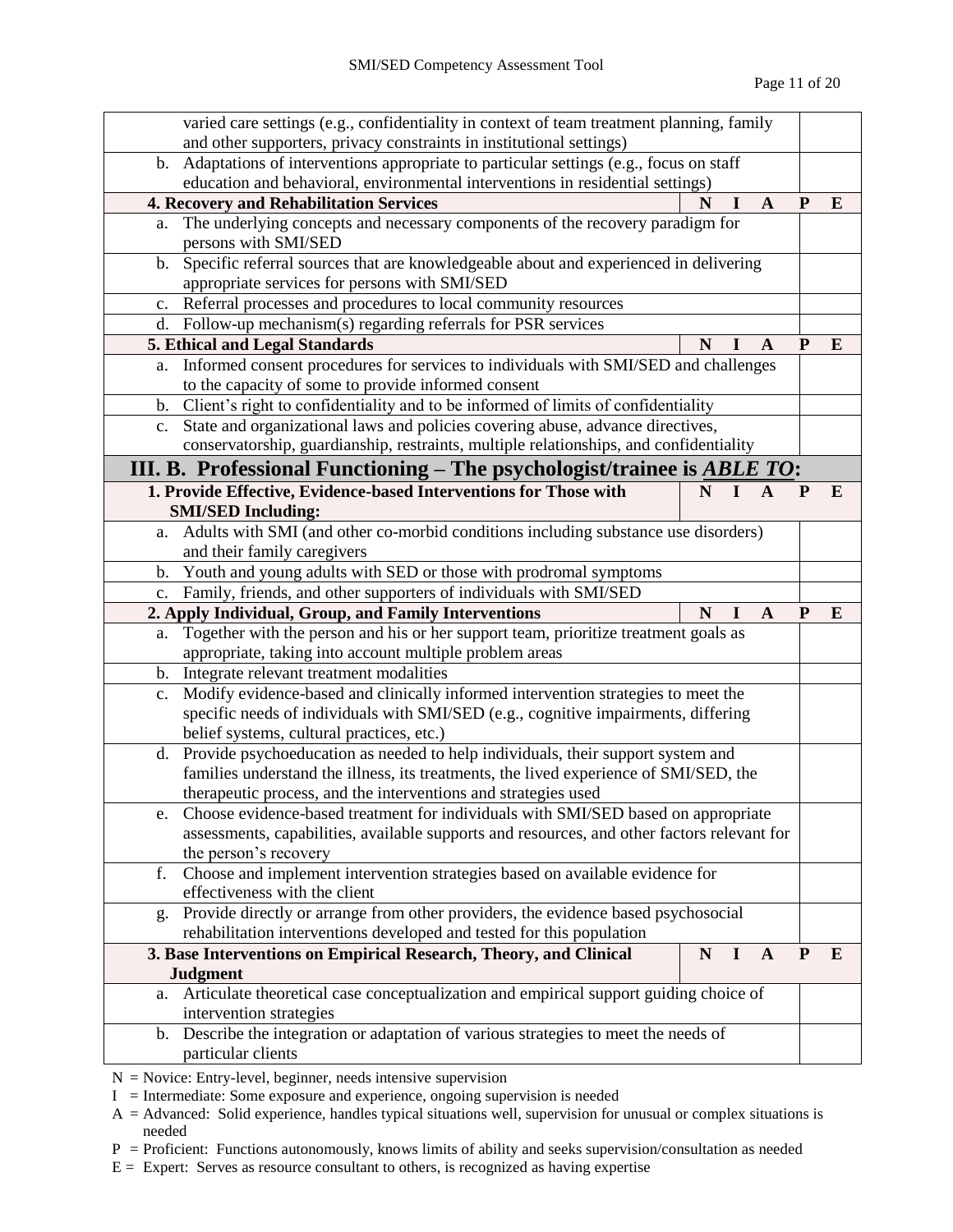|                                                                                                      | c. Measure the effectiveness of intervention                                                                                     |   |          |              |           |          |
|------------------------------------------------------------------------------------------------------|----------------------------------------------------------------------------------------------------------------------------------|---|----------|--------------|-----------|----------|
| d.                                                                                                   | Make appropriate adjustments to treatment based on client response                                                               |   |          |              |           |          |
|                                                                                                      | <b>IV.</b> Consultation                                                                                                          |   |          |              |           |          |
|                                                                                                      | IV. A. Knowledge Base – The psychologist/trainee has <i>KNOWLEDGE</i> OF:                                                        |   |          |              |           |          |
|                                                                                                      | 1. Prevention, Health Promotion and Social Integration                                                                           | N | I        | $\mathbf{A}$ | ${\bf P}$ | E        |
| a.                                                                                                   | Incidence and prevalence rates of mental health problems in the general population and                                           |   |          |              |           |          |
|                                                                                                      | has specialized knowledge of these rates for individuals at risk for or with SMI/SED                                             |   |          |              |           |          |
| b.                                                                                                   | How to partner with family and local community resources for health promotion                                                    |   |          |              |           |          |
| c.                                                                                                   | Strategies for community-based training/education for promoting preventive                                                       |   |          |              |           |          |
|                                                                                                      | interventions                                                                                                                    |   |          |              |           |          |
| d.                                                                                                   | Strategies for helping communities be accepting and supportive of people with                                                    |   |          |              |           |          |
|                                                                                                      | SMI/SED to help them integrate socially                                                                                          |   |          |              |           |          |
|                                                                                                      | 2. Diverse Clientele and Contexts                                                                                                | N |          | A            | P         | E        |
| Multiple levels of intervention/consultation, including individuals, families, healthcare<br>a.      |                                                                                                                                  |   |          |              |           |          |
| professionals, organizations, and community leaders                                                  |                                                                                                                                  |   |          |              |           |          |
| b.                                                                                                   | Systems-based consultative and intervention models and their use with appropriate                                                |   |          |              |           |          |
| modifications in different settings                                                                  |                                                                                                                                  |   |          |              |           |          |
| c. Strategies and methods for collaboration to address individual and organizational needs<br>N<br>A |                                                                                                                                  |   |          |              |           | E        |
|                                                                                                      | 3. Interdisciplinary Collaboration<br>The roles, and potential contributions, of a wide range of healthcare professionals in the |   |          |              | P         |          |
| a.                                                                                                   | assessment and treatment of individuals with SMI/SED                                                                             |   |          |              |           |          |
| b.                                                                                                   | How team composition and functioning may differ across settings of care                                                          |   |          |              |           |          |
| $c_{\cdot}$                                                                                          | Appropriate research methodology, including mixed methods in order to capture the                                                |   |          |              |           |          |
|                                                                                                      | best data for use in studying intervention effects                                                                               |   |          |              |           |          |
|                                                                                                      | IV. B. Professional Functioning – The psychologist/trainee is <b>ABLE TO</b> :                                                   |   |          |              |           |          |
|                                                                                                      | 1. Provide Consultation to Improve Assessment and Treatment for                                                                  |   | $N$ I A  |              | P         | E        |
|                                                                                                      | People with SMI and SED                                                                                                          |   |          |              |           |          |
| a.                                                                                                   | Recognize situations in which consultation is appropriate                                                                        |   |          |              |           |          |
| b.                                                                                                   | Demonstrate ability to clarify and refine a referral question                                                                    |   |          |              |           |          |
| $c_{\cdot}$                                                                                          | Demonstrate ability to gather information necessary to answer referral question(s)                                               |   |          |              |           |          |
| d.                                                                                                   | Advocate for quality care for individuals with SMI and SED with their families,                                                  |   |          |              |           |          |
|                                                                                                      | professionals, health care services, facilities, programs, legal systems, and other                                              |   |          |              |           |          |
|                                                                                                      | agencies or organizations                                                                                                        |   |          |              |           |          |
|                                                                                                      | 2. Provide Training                                                                                                              |   | $N$ I    | $\mathbf{A}$ | ${\bf P}$ | E        |
| a.                                                                                                   | Assess learning needs of trainees related to varying levels of training and amount of                                            |   |          |              |           |          |
|                                                                                                      | experience within and across disciplines                                                                                         |   |          |              |           |          |
| $\mathbf{b}$ .                                                                                       | Define learning goals and objectives as a basis for developing educational sessions                                              |   |          |              |           |          |
| $\mathbf{c}$ .                                                                                       | Provide clear, concise education that is appropriate for the level and needs of trainees                                         |   |          |              |           |          |
|                                                                                                      | 3. Participate in Interprofessional Teams                                                                                        | N | $\bf{I}$ | $\mathbf{A}$ | ${\bf P}$ | $\bf{E}$ |
| a.                                                                                                   | Work with professionals in other disciplines to incorporate information about                                                    |   |          |              |           |          |
|                                                                                                      | psychological assessment and treatment of those with SMI/SED into team treatment<br>planning and implementation                  |   |          |              |           |          |
| b.                                                                                                   | Communicate psychological conceptualizations clearly and respectfully to other                                                   |   |          |              |           |          |
|                                                                                                      | providers                                                                                                                        |   |          |              |           |          |
| $c_{\cdot}$                                                                                          | Appreciate and integrate feedback from interdisciplinary team members into case                                                  |   |          |              |           |          |
|                                                                                                      | conceptualizations                                                                                                               |   |          |              |           |          |
|                                                                                                      |                                                                                                                                  |   |          |              |           |          |

 $N =$  Novice: Entry-level, beginner, needs intensive supervision

 $I =$  Intermediate: Some exposure and experience, ongoing supervision is needed

A = Advanced: Solid experience, handles typical situations well, supervision for unusual or complex situations is needed

P = Proficient: Functions autonomously, knows limits of ability and seeks supervision/consultation as needed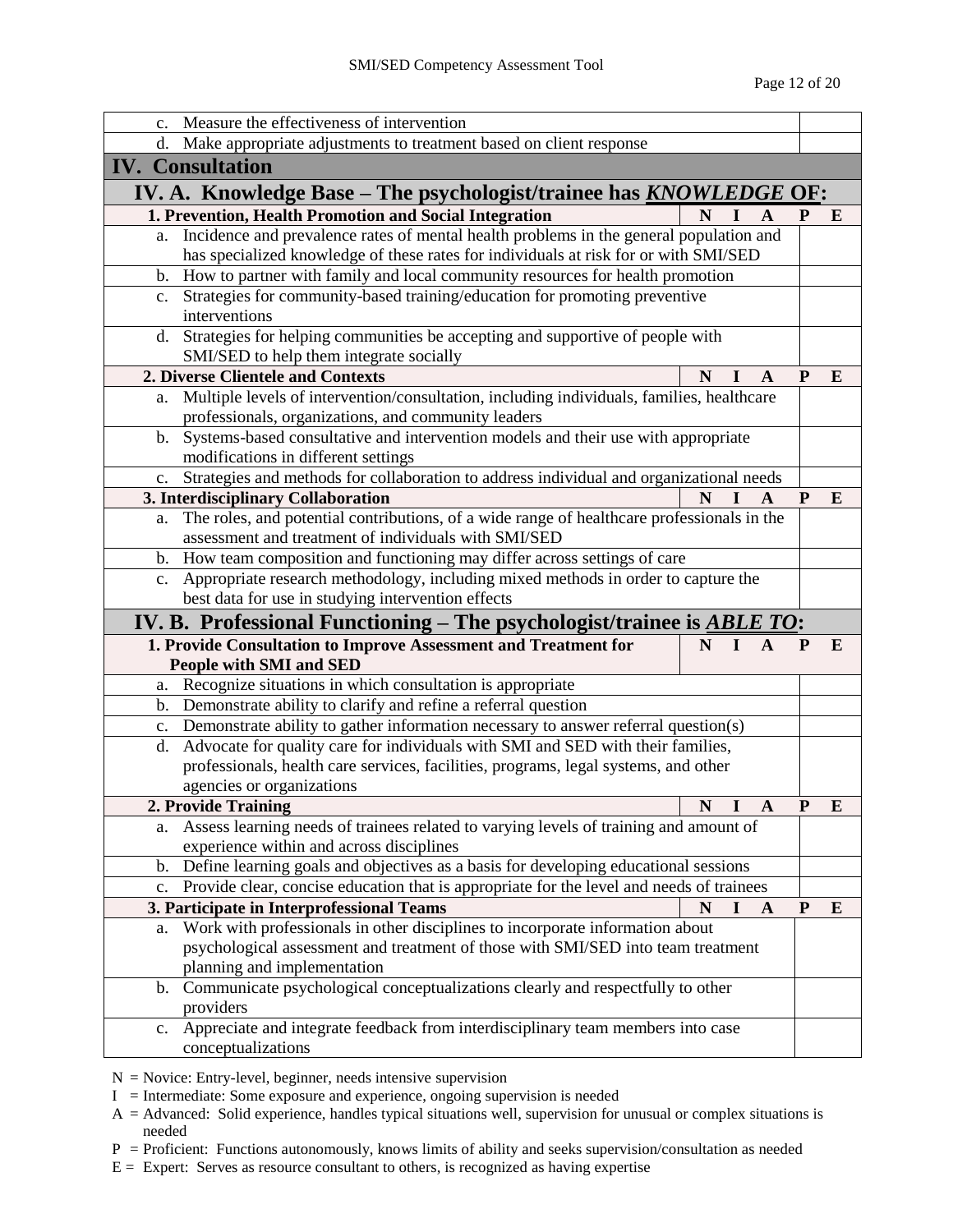|                | d. Work to build consensus on treatment plans and goals of care, to invite various<br>perspectives, and to negotiate conflict constructively                                  |             |    |   |   |          |
|----------------|-------------------------------------------------------------------------------------------------------------------------------------------------------------------------------|-------------|----|---|---|----------|
| e.             | Demonstrate ability to work with diverse team structures (e.g., hierarchical, lateral,                                                                                        |             |    |   |   |          |
|                | virtual) and team members (e.g., including the ethics board, chaplains, families and                                                                                          |             |    |   |   |          |
|                | support team members)                                                                                                                                                         |             |    |   |   |          |
|                | 4. Communicate Psychological Conceptualizations for SMI/SED                                                                                                                   | N           | Т. | A | P | E        |
|                | a. Provide clear and concise written communication of psychological conceptualizations                                                                                        |             |    |   |   |          |
|                | and recommendations for assessment and treatment of people with SMI/SED                                                                                                       |             |    |   |   |          |
|                | b. Provide clear and concise oral communication of psychological conceptualizations and                                                                                       |             |    |   |   |          |
|                | recommendations for assessment and treatment of people with SMI/SED                                                                                                           |             |    |   |   |          |
| $c_{\cdot}$    | Use appropriate language and level of detail for the target audience of the                                                                                                   |             |    |   |   |          |
| communication  |                                                                                                                                                                               |             |    |   |   |          |
|                | 5. Implement Organizational Change                                                                                                                                            | N           | Ι. | A | P | $\bf{E}$ |
|                | a. Advocate for appropriate services for persons with SMI/SED within and across various                                                                                       |             |    |   |   |          |
|                | settings                                                                                                                                                                      |             |    |   |   |          |
|                | b. Conduct needs assessment for service delivery within the setting or program that serves                                                                                    |             |    |   |   |          |
|                | individuals with SMI/SED                                                                                                                                                      |             |    |   |   |          |
|                | c. Develop policies and procedures for service delivery that involve all appropriate                                                                                          |             |    |   |   |          |
|                | disciplines and staff members                                                                                                                                                 |             |    |   |   |          |
| d.             | Evaluate effectiveness of service delivery model or program                                                                                                                   |             |    |   |   |          |
|                | 6. Participate in a Variety of Models of Service Delivery                                                                                                                     | N           |    | A | P | E        |
| a.             | Differentiate goals and models of care in community, residential, rehabilitation, acute,                                                                                      |             |    |   |   |          |
|                | primary, home, supported housing, and other care settings                                                                                                                     |             |    |   |   |          |
| $\mathbf{b}$ . | Appreciate and be able to work within a variety of models of mental health care for this                                                                                      |             |    |   |   |          |
|                | population, including integrated mental health services in primary care, specialty                                                                                            |             |    |   |   |          |
|                | consultation, and home or community-based services                                                                                                                            |             |    |   |   |          |
|                | c. Demonstrate awareness of strengths and constraints of various care models                                                                                                  |             |    |   |   |          |
|                | d. Demonstrate flexibility in professional roles to adapt to the realities of work in a variety                                                                               |             |    |   |   |          |
|                | of healthcare delivery systems                                                                                                                                                |             |    |   |   |          |
|                | 7. Collaborate and Coordinate with Other Agencies and Professionals                                                                                                           | N           |    | A | P | E        |
| a.             | Work with team members to create smooth and efficient transitions across health care                                                                                          |             |    |   |   |          |
|                | settings for individuals with SMI/SED and their families                                                                                                                      |             |    |   |   |          |
| b.             | Demonstrate respect for confidentiality and informed consent, as well as continuity of                                                                                        |             |    |   |   |          |
|                | care, in coordinating with family members, other professionals, and agencies regarding                                                                                        |             |    |   |   |          |
|                | treatment for those with SMI/SED                                                                                                                                              |             |    |   |   |          |
| $\mathbf{c}$ . | Establish working relationships with local and national agencies and organizations,<br>including advocacy groups, treatment facilities, service providers, legislative bodies |             |    |   |   |          |
|                | that authorize and provide funding, universities that conduct research, etc.                                                                                                  |             |    |   |   |          |
|                | 8. Recognize and Negotiate Multiple Roles                                                                                                                                     | $\mathbf N$ | 1  | A | P | E        |
| a.             | Identify the client and explicate the expectations of the relationship at the outset of the                                                                                   |             |    |   |   |          |
|                | consultation                                                                                                                                                                  |             |    |   |   |          |
| b.             | Advocate on behalf of the well-being of clients within each professional role, including                                                                                      |             |    |   |   |          |
|                | when the individual or group of clients is not the direct client (e.g., the actual client                                                                                     |             |    |   |   |          |
|                | may be the organization)                                                                                                                                                      |             |    |   |   |          |
|                |                                                                                                                                                                               |             |    |   |   |          |
| $\mathbf{c}$ . | Discuss potential conflicts of interest with colleagues and teams as indicated                                                                                                |             |    |   |   |          |

- $N =$  Novice: Entry-level, beginner, needs intensive supervision
- $I =$  Intermediate: Some exposure and experience, ongoing supervision is needed
- A = Advanced: Solid experience, handles typical situations well, supervision for unusual or complex situations is needed
- P = Proficient: Functions autonomously, knows limits of ability and seeks supervision/consultation as needed
- $E =$  Expert: Serves as resource consultant to others, is recognized as having expertise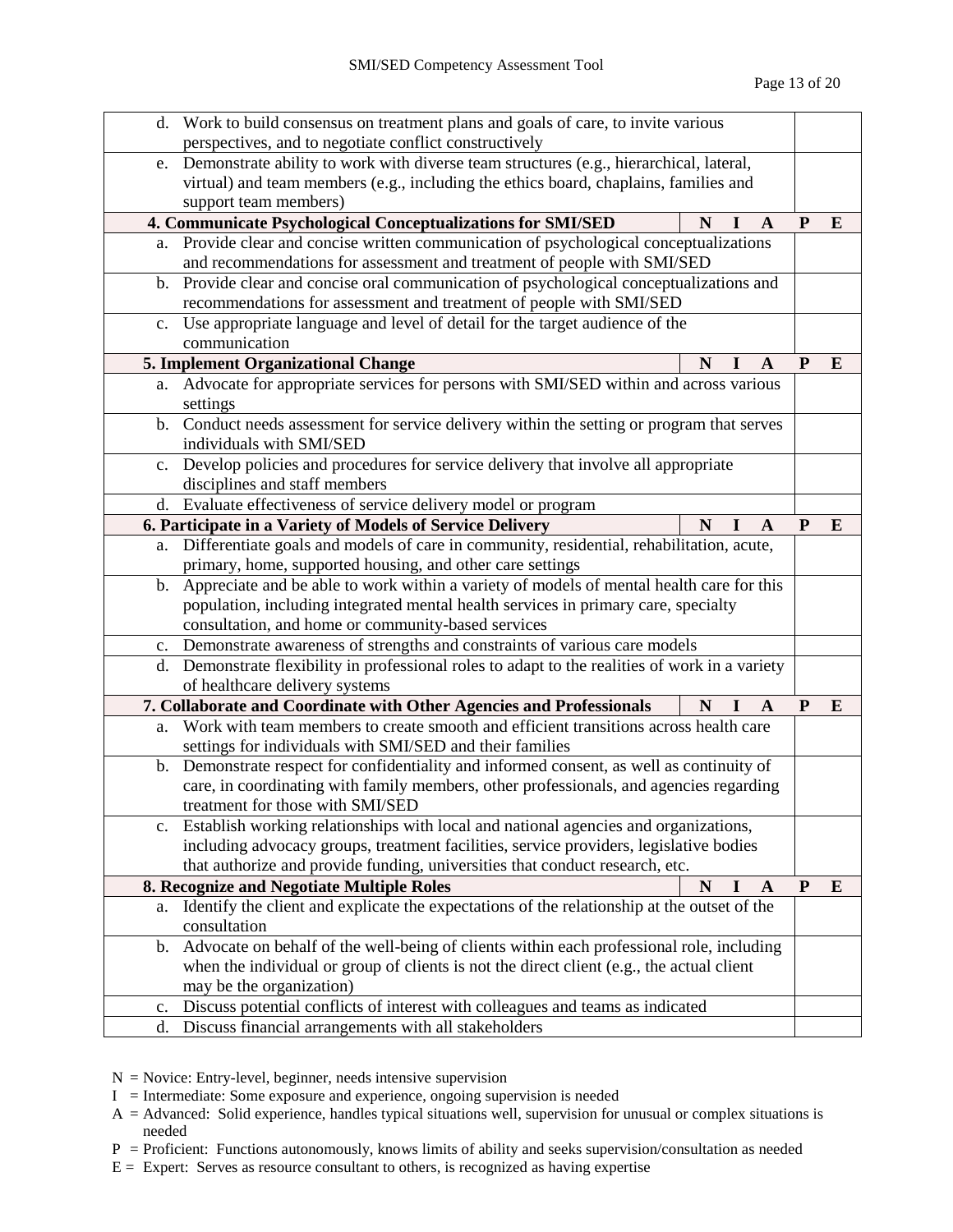# **Summary**

It may help psychologists in training and/or supervisors to summarize knowledge and skill strengths, and areas for growth, based on this assessment. Areas for growth may then be linked to further goals for education and training.

**Strengths:** Knowledge and skill domains in which the trainee feels most confident and competent for practice with individuals with SMI/SED:

**Areas for Growth:** Knowledge and skill domains in which the trainee wishes to develop further competency:

**Education and Training Goals** (within a practicum, internship rotation, fellowship, or post-licensure program of self-study)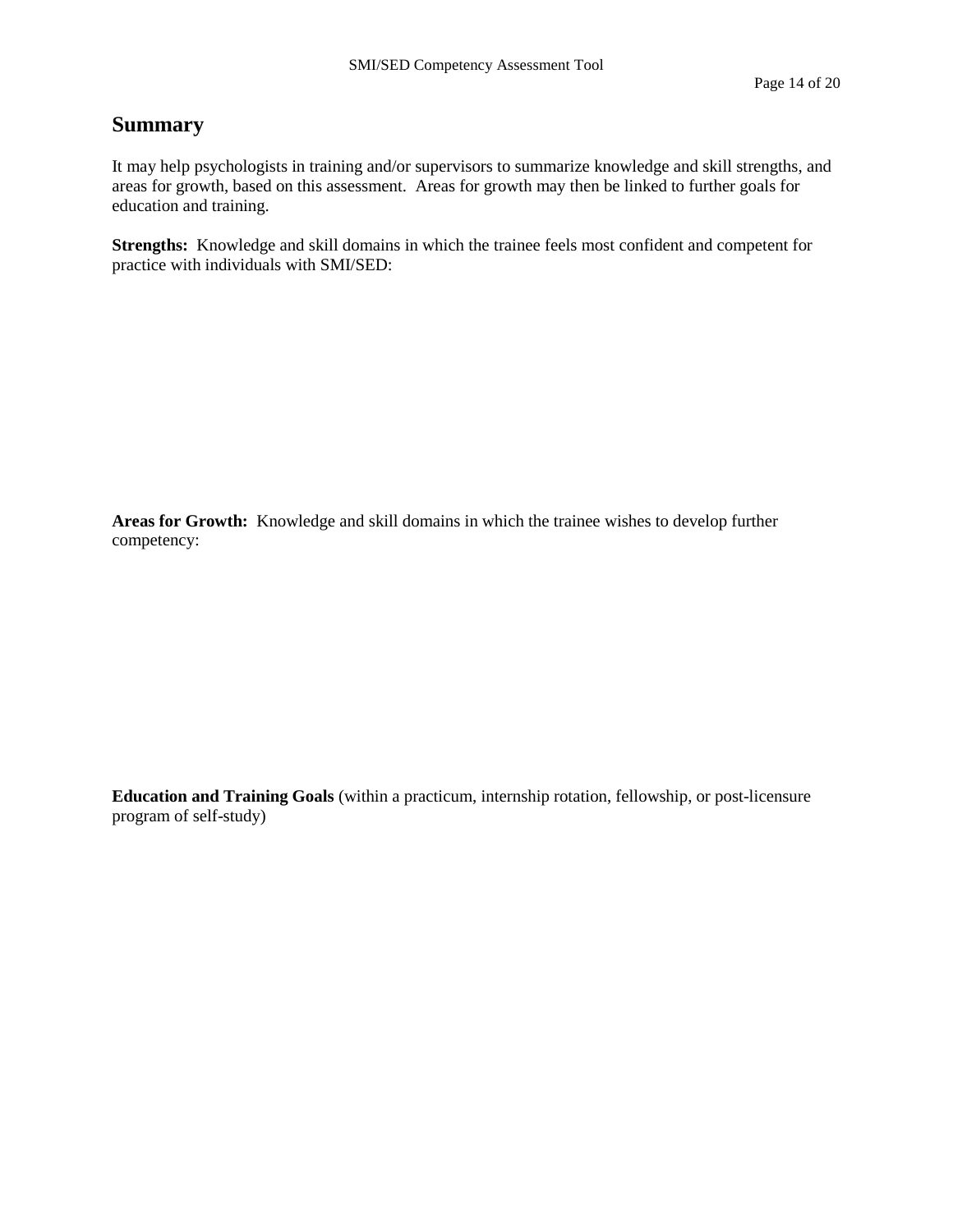#### **\*Notes on the Development of the Original and this Instrument**

The Council for Psychological Training in Serious Mental Illness (SMI) Psychology requested and received permission from the Council of Professional Geropsychology Training Programs to modify the Pikes Peak Geropsychology Knowledge and Skill Assessment Tool (Karel et al., 2012) which was developed to assess the competencies outlined in the Pikes Peak Model of Training (Knight, Karel, Hinrichsen, Qualls, & Duffy, 2009). The SMI Psychology Council is most grateful to the Council of Professional Geropsychology Training Programs for granting this permission.

According to the information provided with the original instrument, development was informed by several important previous efforts. This information is included here in order to acknowledge those efforts. These included the APA policies on multicultural and evidence-based practice, extensive work on the assessment of competencies for professional psychology practice, competencies for geriatric and palliative care, and evaluation tools that have been used by geropsychology internship and fellowship programs. An abbreviated reference list of those efforts follows:

- American Psychological Association (2003). Guidelines on multicultural education, training, research, practice, and organizational change for psychologists. *American Psychologist, 58*, 377-402.
- American Psychological Association. (2004). Guidelines for psychological practice with older adults. *American Psychologist, 59*, 236-260.
- American Psychological Association. (2006). *APA task force on the assessment of competence in professional psychology: Final report*. Washington, DC: American Psychological Association.
- APA Board of Educational Affairs and Council of Chairs of Training Councils (CCTC) (2007). Assessment of Competency Benchmarks Workgroup: A developmental model for defining and measuring competence in professional psychology. Accessed at [http://www.apa.org/ed/graduate/comp\\_benchmark.pdf](http://www.apa.org/ed/graduate/comp_benchmark.pdf)
- APA Presidential Task Force on Evidence Based Practice (2006). Evidence based practice in psychology. *American Psychologist, 61*, 271-285.
- Hatcher, R. L. & Lassiter, K. D. (2007). Initial training in professional psychology: The Practicum Competencies Outline. *Training and Education in Professional Psychology, 1,* 49-63.
- Karel, M. J., Holley, C., Whitbourne, S. K., Segal, D. L., Tazeau, Y., Emery, E., Molinari, V., Yang, J., & Zweig, R. (2012). Preliminary validation of a tool to assess knowledge and skills for professional geropsychology practice. Professional Psychology: Research & Practice, 43(2), 110-117.
- Kaslow, N. J., Rubin, N. J., Bebeau, M. J., Leigh, I. W., Lichtenberg, J. W., Nelson, P. D., et al. (2007). Guiding principles and recommendations for the assessment of competence. *Professional Psychology: Research and Practice, 38*(5), 441.
- Knight, B.G., Karel, M.J., Hinrichsen, G.A., Qualls, S.H., & Duffy, M. (2009). Pikes Peak Model for Training in Professional Geropsychology*. American Psychologist, 64,* 205-214.
- Rodolfa, E., Bent, R., Eisman, E., Nelson, P. D., Rehm, L., & Ritchie, P. (2005). A cube model for competency development: Implications for psychology educators and regulators. *Professional Psychology: Research and Practice, 36*, 347-354.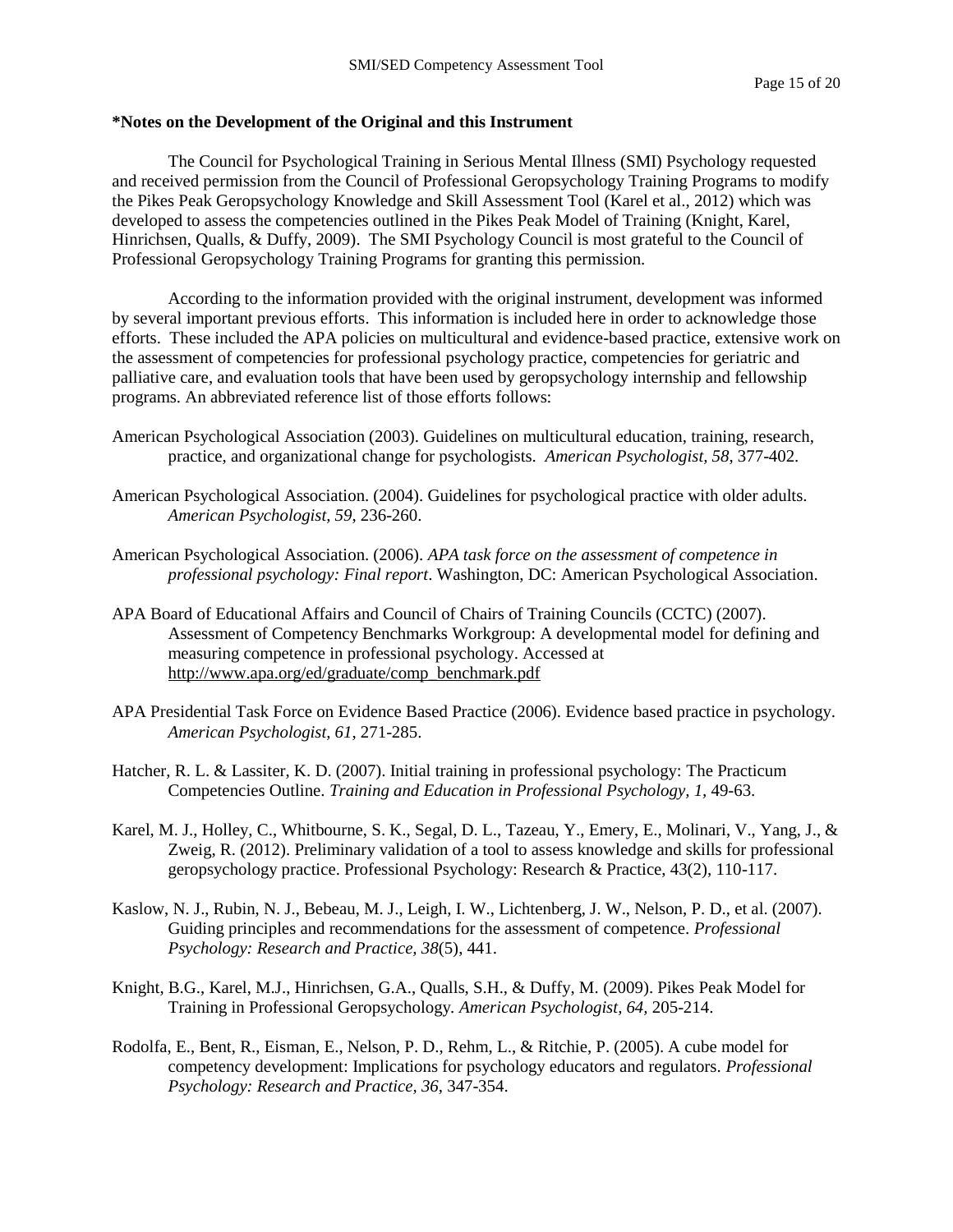### **SMI/SED Competencies\*\***

The specialized training needed includes: very different assessment methods which assess functional capability rather than symptomatology, EBPs and promising practices designed specifically for this population, interventions modified and found to be effective with people in this population within the forensic mental health system, research methods adapted for populations such as this, and systems transformation methods specific to large mental health systems that serve this population, to name but a few – these are the major areas of specialized training needed by psychologists to work with individuals with SMI/SED. With funding from a Board of Educational Affairs grant and from Division 18, a meeting was convened following the 2016 APA convention to identify the specific competencies that are needed to meet the training needs of psychologists. While it is recognized that not every post-doctoral specialty program could include all of these, the following competencies are those that would ideally be included or available to trainees:

### Assessment

Comprehensive knowledge of strengths based and functional capability assessments and ability to  $\Box$ use these

Ability to utilize standardized assessments in ways that may require modification in light of the  $\Box$ fact that these assessments were not developed or normed using persons with SMI/SED

Ability to competently utilize specialty assessments such as the Structured Clinical Interview  $\Box$ (SCID for DSM), the Positive and Negative Syndrome Scale (PANSS), the Brief Psychiatric Rating Scale (BPRS), and the Brief Psychiatric Rating Scale for Children (BPRS-C) as needed and appropriate

 $\Box$ Ability to conduct an assessment of an individual's readiness and desire for psychosocial interventions

Ability to conduct a strengths based assessment including an assessment of functional capability  $\Box$  $\Box$ Ability to conduct an assessment of internal and external resource availability and the individual's ability to utilize available resources

 $\Box$ Ability to assess and address positive/psychotic and negative symptoms

Ability to recognize psychosis and thought disorder and understand in depth the nuances of each  $\Box$ condition considered within the purview of SMI/SED

 $\Box$ Ability to recognize and screen for potential cognitive deficits that are core areas of dysfunction for people with SMI/SED including processing speed, verbal memory, attention, and social deficits

Ability to recognize limitations posed by cognitive impairments and potential for lessened insight  $\Box$ and, as needed, ability to conduct behavioral observational assessments that accurately account for these

Ability to assess for the potential risk for suicide and violence to self or others  $\Box$ 

 $\Box$ Ability to recognize and understand etiology of comorbid trauma and substance use disorders in SMI/SED disorders and be competent in differential diagnosis of similarly presenting diagnoses such as PTSD and personality disorders

Knowledge of medication side effects especially those specific to psychotropic medications and  $\Box$ ability to assess for medication adherence and barriers to adherence

Ability to integrate the intersection of diversity related to age, cultural, spiritual/religious beliefs,  $\Box$ etc. specifically related to the presentation of symptoms unique to SMI/SED

Ability to recognize the level of capacity and competence of an individual with SMI/SED in order  $\Box$ to make appropriate recommendations regarding interventions or to refer to appropriate specialty services including those provided by other disciplines

Interventions: Comprehensive knowledge of psychosocial rehabilitation interventions designed to foster recovery and meet the needs identified by each person:

Schizophrenia PORT evidence based and promising practices (Kreyenbuhl, Buchanan, Dickerson, & Dixon, 2010) including: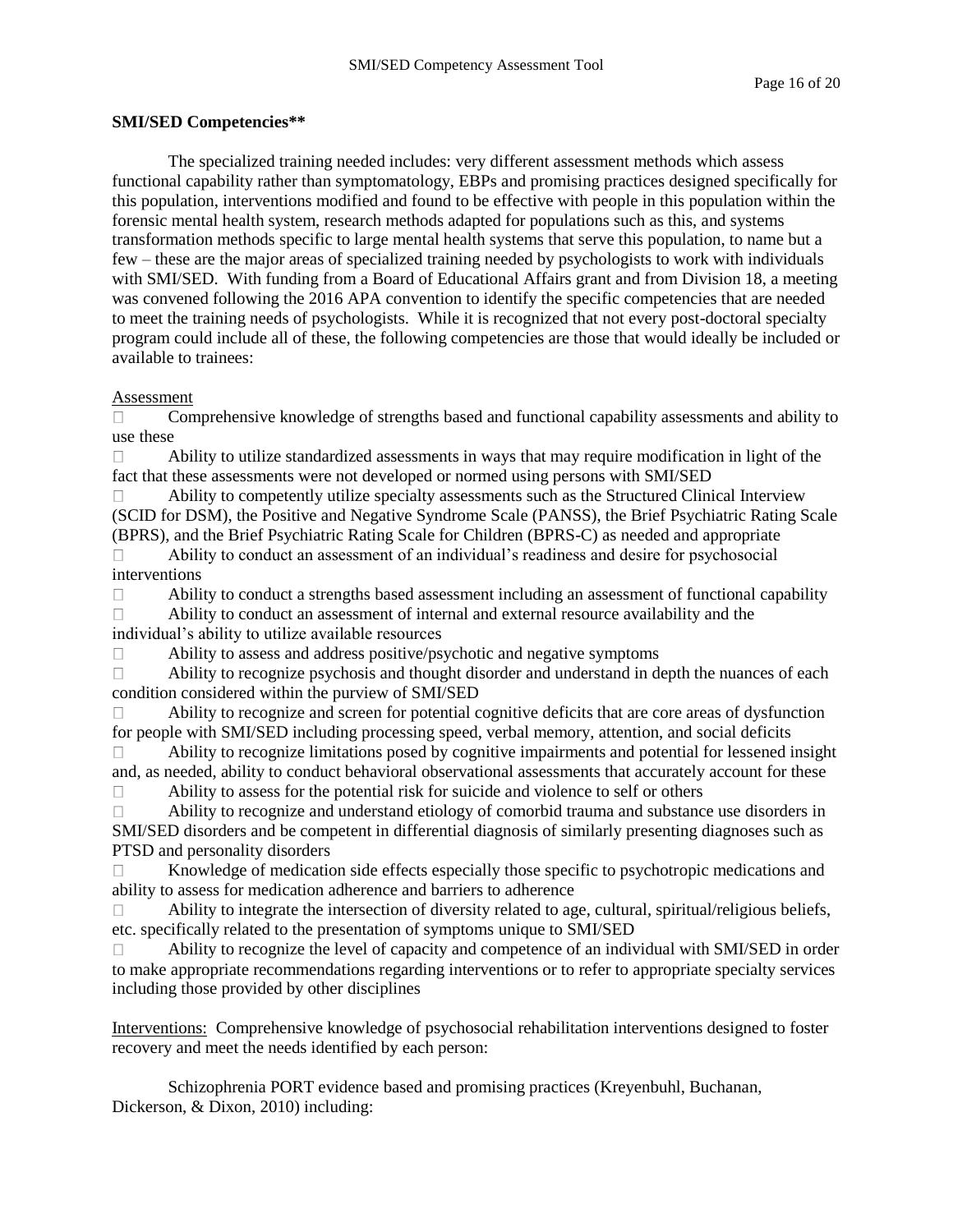Assertive Community Treatment – knowledge of fidelity criteria and ability to implement  $\Box$ intervention, participate on team, and supervise others

Supported Employment – knowledge of fidelity criteria and ability to implement intervention,  $\Box$ participate on team, and supervise others

CBT and CBTp – knowledge of differences between CBT and CBTp and ability to competently  $\Box$ practice and supervise others in both interventions

Family intervention/psychoeducation – knowledge of fidelity criteria and ability to implement  $\Box$ intervention and supervise others

Skills and CBT training – knowledge of how to competently practice and supervise others in  $\Box$ practice

Social learning program (Token Economy) – knowledge of intervention, its appropriate use,  $\Box$ ability to implement and train and supervise others

Integrated dual diagnosis treatment/Concurrent disorders treatment – knowledge of fidelity  $\Box$ criteria and ability to implement intervention, participate on team, and supervise others

Weight management approaches and Smoking cessation approaches – ability to competently  $\Box$ implement appropriate interventions and supervise others

Illness self-management including WRAP, behavioral tailoring for medication – knowledge of  $\Box$ interventions, how to implement and supervise others

 $\Box$ Cognitive Remediation and Social Cognition Training – knowledge of interventions, ability to competently practice and supervise others

Psychosocial interventions for first episode psychosis (RAISE) – knowledge of and ability to  $\Box$ implement intervention, participate on team, and supervise others

Peer support/peer delivered services – knowledge of interventions and ability to implement and  $\Box$ supervise peers and other professionals

Additional interventions to address critically important problems for people with SMI/SED including:

Stigma/Self-stigma interventions – knowledge of, and ability to implement interventions to  $\Box$ change attitudes and decrease discriminatory behaviors among health providers and the public at large

Trauma interventions (trauma informed and trauma specific care) – ability to competently  $\Box$ implement trauma interventions including CBT for trauma, relapse prevention for alcohol and drug use, stress inoculation training for PTSD and other components of trauma specific care

Suicide prevention – ability to recognize when individuals may be at risk and provide high levels  $\Box$ of support, refer for medical intervention and provide treatment for depression in order to reduce hopelessness

 $\Box$ Violence prevention – ability to recognize when individuals may be at risk and refer for medical intervention while providing high levels of support

Interventions to decrease homelessness – ability to provide a comprehensive array of services designed to facilitation supported housing, trauma informed care, relapse prevention for substance abuse, and support to maintain housing

Motivational interviewing for those with SMI/SED – ability to competently implement  $\Box$ motivational interviewing as appropriate and to supervise others in practice

Specialized interventions for forensic/criminal justice populations with SMI/SED including: Knowledge of the factors that impact on success for forensic and criminal justice populations  $\Box$ with SMI/SED

Forensic Assertive Community Treatment (FACT) – ability to ability to implement intervention,  $\Box$ participate on team, and supervise others

CBT for those in criminal justice/forensic settings – ability to competently provide specialized  $\Box$ CBT services and to supervise others in practice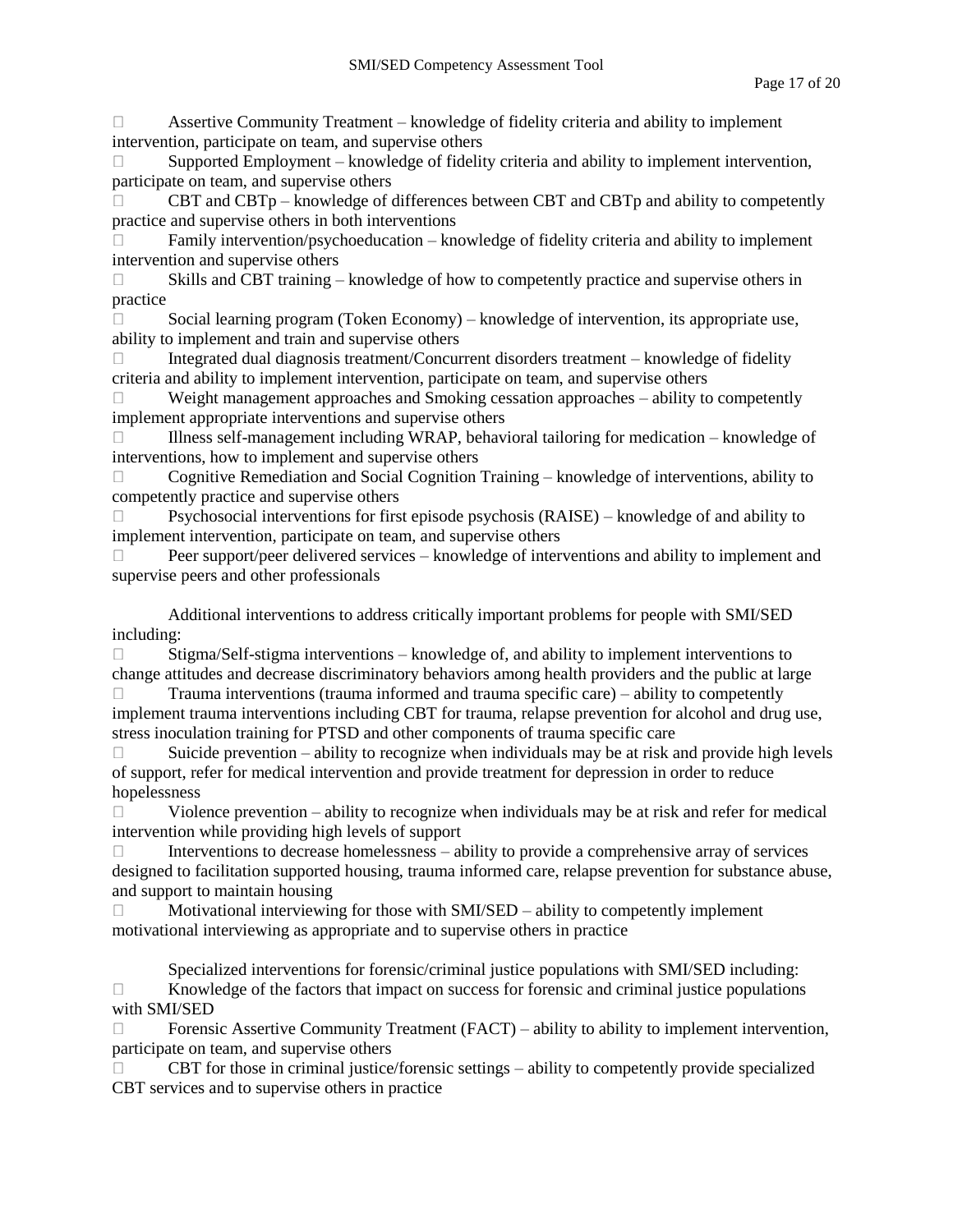IDDT/Concurrent disorders treatment for those in criminal justice/forensic settings – knowledge  $\Box$ of the specialized needs of people with SMI/SED in these settings, ability to provide integrated mental health and substance use services targeted to the population, and supervise others in practice

Trauma interventions for those in criminal justice/forensic settings (trauma informed and trauma  $\Box$ specific care) – recognition of trauma as the norm for those with SMI/SED in the forensic and criminal justice system, ability to competently provide trauma specific interventions including CBT for trauma, relapse prevention for alcohol and drug use, stress inoculation training for PTSD and other components of trauma specific care, including services for those at highest risk and to supervise others in provision of services

Supported housing interventions for those in criminal justice/forensic settings – ability to  $\Box$ implement comprehensive services to assure supported housing is available for individuals being released into the community

Transition planning and follow-up for criminal justice/forensic settings – ability to implement  $\Box$ adequate and appropriate transition planning and follow up for individuals being released into the community

Specialized interventions for people with bipolar disorder in addition to demonstrating competence with the above interventions for people with SMI/SED (several of which are also recommended specifically for this population), an ability to competently provide interpersonal and social rhythm therapy (IPSRT) and dialectical behavior therapy (DBT) and to supervise others in practice

### Consultation

 $\Box$ Ability to effectively present information and develop treatment recommendations that are understandable to the person, his or her support team, and in accord with his or her goals

Ability to competently work with an interdisciplinary team and present information about persons  $\Box$ with SMI/SED so that team members can understand and learn from the presentation

Ability to apply specialty knowledge and expertise concerning SMI/SED symptomatology and  $\Box$ diagnosis to problems that arise in professional settings

Comprehensive knowledge of psychosocial functioning and recovery and ability to describe this  $\Box$ to team members, other colleagues, and members of the public

 $\Box$ Ability to provide education and training for mental health staff on all aspects of the recovery paradigm and psychosocial rehabilitation assessments and interventions

Ability to integrate all information into a case formulation using psychosocial interventions  $\Box$ designed to promote recovery and attainment of the goals articulated by each person

Ability to assist supervisees and team members in the management of difficult behaviors  $\Box$ 

 $\Box$ Ability to integrate the knowledge, values, and attitudes critical for successful work with people with SMI/SED into interdisciplinary team settings to facilitate shared decision making

Ability to work with staff in specialized facilities such as supported housing, etc. to help them  $\Box$ recognize and deal appropriately with symptoms and problem behaviors to help individuals with SMI/SED thrive in the community

Ability to educate, train and supervise staff in the best ways to help people with SMI/SED  $\Box$ manage symptoms, set and achieve goals for themselves, and use resources available to them. Some examples of potential issues include limit setting, stigma, empathy, delusions/hallucinations, reflective listening, crisis intervention - at all levels of training from front-line behavioral health staff through to highly trained staff and managers/administrators

 $\Box$ Ability to consult with families about their member's illness and the role of family in treatment  $\Box$ Knowledge of resources to help with access to care (e.g., family members trying to get members into care and navigate complex system)

Ability to educate and train staff in facilities and on specialized units for youth, young adults, and  $\Box$ older persons where knowledge and expertise is lacking about behavior health particularly SMI/SED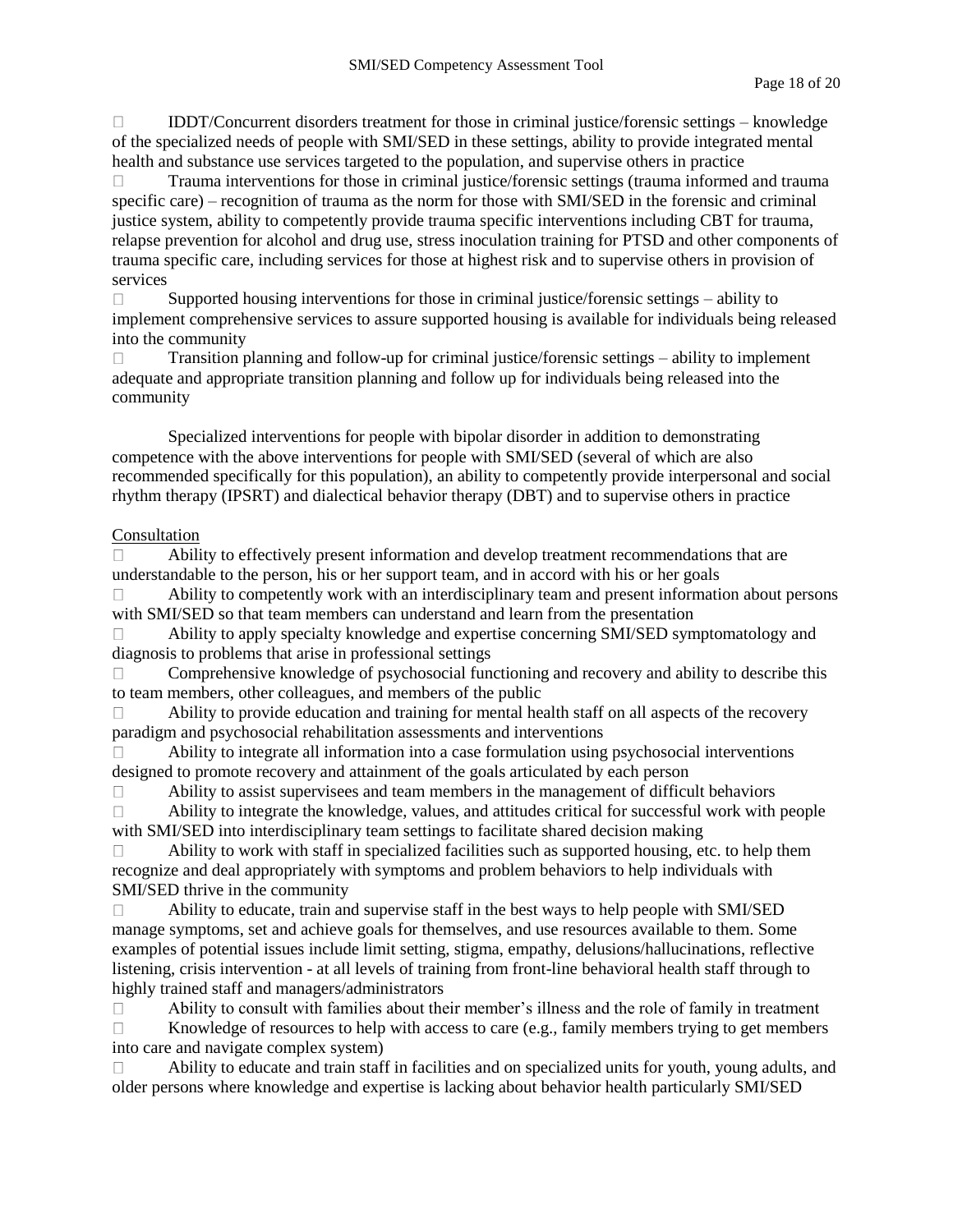Research and Evaluation

Recognition of the importance of incorporating persons with lived experience of SMI into all  $\Box$ aspects of research and evaluation from conception to completion and publication. This includes formulation of hypotheses, study questions and design, determination of statistical methods, participants to be recruited, etc.

 $\Box$ Knowledge of and ability to use mixed methods research designs

 $\Box$ Familiarity with and ability to use single case designs (disorders may be persistent over time and multiple baselines provides a more clear picture of the impact of different treatment components and their helpfulness with individuals)

Recognition of ability to incorporate family members and first degree relatives into designs  $\Box$ (research provides insight into how the illness manifests in individuals vs. family members looking at the phenotypes in individual and family)

Recognition of importance of involvement of caregivers and other stakeholders in research and  $\Box$ willingness to incorporate into designs

Up to date knowledge of the latest assessments and interventions for this population  $\Box$ 

Ability to utilize research/evaluation knowledge to adapt/modify assessments and interventions  $\Box$ that have excluded persons with SMI and to do so appropriately recognizing when fidelity to the original practice is essential

 $\Box$ Recognition and understanding the needs of vulnerable populations vis a vis their participation in research efforts

Recognition and understanding of the ability of persons with SMI/SED to provide informed  $\Box$ consent

Ability to inform and educate IRBs about the type of intervention research common with SMI  $\Box$ populations such as psychosocial interventions

Understanding of the unique needs of persons with SMI/SED vis a vis research/evaluation and  $\Box$ ability to apply this knowledge to prevent/minimize drop out as typically this is different for SMI 1) drop outs tend to be doing worse and 2), severe economic disadvantages impact people with SMI disproportionately 3), follow up studies need to include more time  $(>1$  year) due to the nature of the illness

Knowledge of and ability to conduct multifactorial designs of programs as these are the norm  $\Box$ with SMI populations; understanding of the importance of controls for non-specific factors

Ability to identify appropriate outcomes for program evaluation work due to broad nature of  $\Box$ quality of life, psychosocial functioning, recovery

Ability to undertake program evaluation which is critical so that a developed program can be  $\Box$ improved - systems within which SMI/SED persons are seen often more difficult to work with in structured research settings due to multiple stakeholders

Ability to obtain buy-in from multiple under-resourced clients and stakeholders  $\Box$ 

# Supervision/Teaching

 $\Box$ Comprehensive knowledge of all psychosocial assessments and interventions and ability to impart knowledge about these and to supervise others in practice

Ability to provide education and training for mental health staff on all aspects of the recovery  $\Box$ paradigm and psychosocial rehabilitation interventions

Ability to impart knowledge about the importance of hope, respect, positive regard, and  $\Box$ acceptance of person's goals and wishes with development of the therapeutic relationship which is key and sometimes difficult to form and to supervise others in their development of these

Ability to impart an understanding of the pace and common non-linear process for recovery and П ability to develop reasonably positive expectations for the person's progress despite the combination of social, functional, and cognitive impairments that are common

Ability to help trainees and supervisees recognize incremental improvements and utilize the  $\Box$ process of shaping in goal setting and recovery